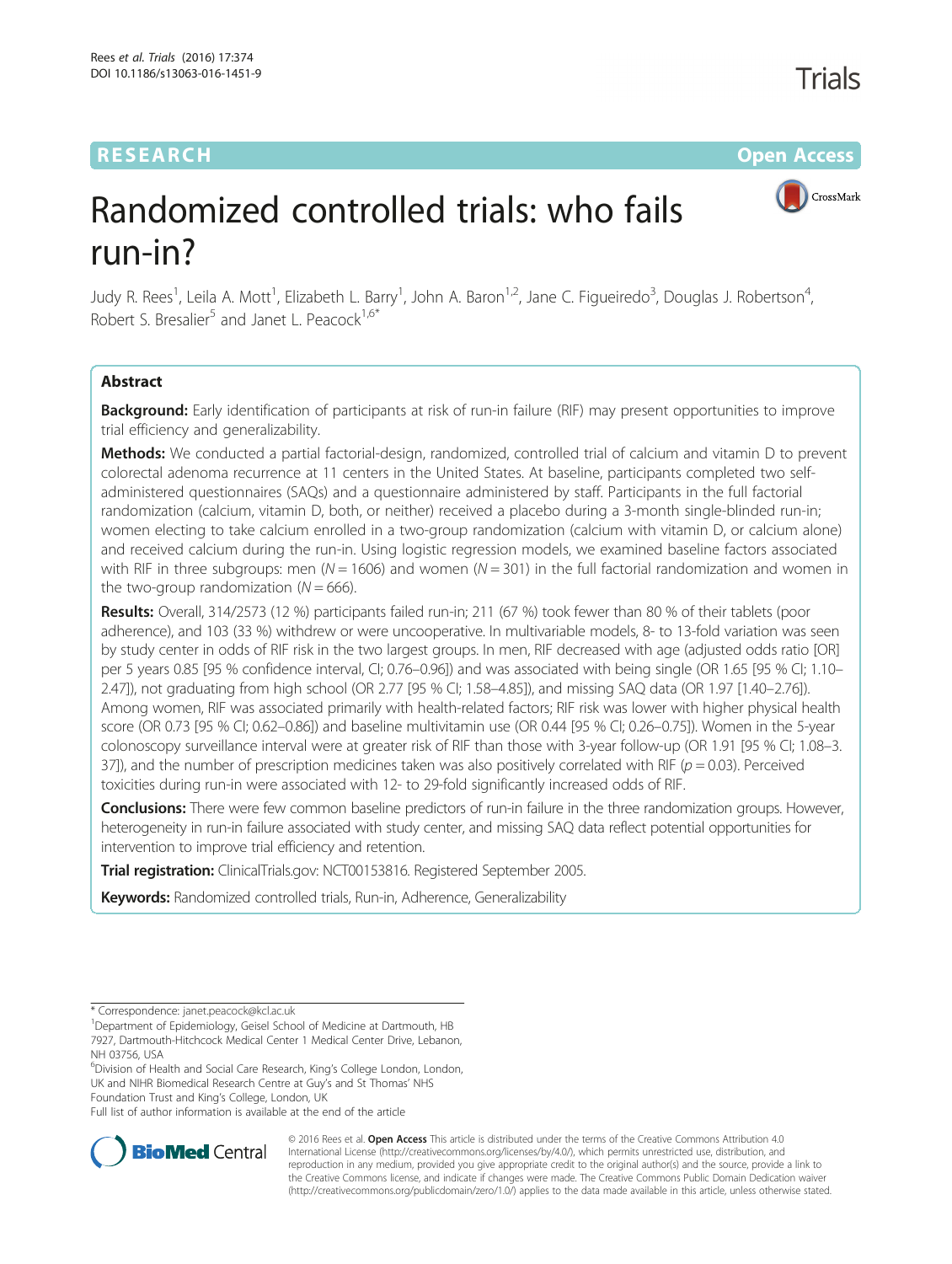# Background

The run-in period of a trial is a participatory phase between enrollment and randomization to determine participants' eligibility to continue in the trial. At the end of run-in, participants are randomized only if they meet prespecified criteria. A common use of the run-in period is to identify and exclude individuals who are likely to adhere poorly to the trial protocol. When used appropriately, this helps to minimize dropouts after randomization [[1](#page-17-0)] and maximize trial efficiency and statistical power in the estimation of efficacy, although it may impair external validity if run-in failures (RIFs) are systematically different than those retained in the trial. Other uses of a run-in period are to identify and remove "placebo responders," to identify the best effective or tolerated dose for each participant, to select participants with a good clinical response to (or tolerance of) the active treatment [\[2](#page-17-0)], or to establish baseline measurements for comparison after the intervention has been applied [\[3](#page-17-0)]. Such uses of a run-in period may introduce various forms of bias [[4](#page-17-0)]. The run-in also offers time before randomization for participants to change their minds about taking part and for investigators to verify eligibility, for example, through review of enrollment blood test results and medical records.

In a trial whose placebo run-in is specifically designed to assess adherence and select adherent participants, participants may be largely responsible for their ineligibility, e.g., due to poor pill-taking or changing their mind about participation; in other cases they may have been good candidates to take part if factors beyond their control had not intervened, e.g., abnormal blood test results. Simplistically, we can think of these groups as voluntary and involuntary RIFs, respectively. An understanding of the characteristics associated with voluntary RIF may increase efficiency in trial planning, help determine enrollment targets for subgroups at risk of failing run-in, or be used to identify participants who might be retained in the trial using motivational strategies.

During a multicenter, randomized, placebo-controlled trial of calcium and vitamin D in the chemoprevention of colorectal adenoma recurrence [[5\]](#page-17-0), we examined the characteristics of participants who became "voluntary run-in failures" after an approximately 3-month singleblinded placebo run-in period.

# Methods

We conducted a randomized, double-blinded, placebocontrolled multicenter trial of daily supplementation with 1000 IU vitamin  $D_3$  and/or 1200 mg elemental calcium as calcium carbonate, for the prevention of large bowel adenomas [[5](#page-17-0)]. Participants were recruited between 2004 and 2008 at 11 clinical centers in the continental United States and Puerto Rico following a complete colonoscopy, during which at least one colorectal adenoma was removed and none remained after the procedure. Eligible participants aged 45–75 years were in good general health and had no contraindications to calcium or vitamin D, no familial colorectal cancer syndromes, and no history of serious gastrointestinal disease. All participants provided written informed consent; the research was approved by the Committee for the Protection of Human Subjects at Dartmouth College and by Institutional Review Boards (IRBs) at each clinical center (see Additional file [1](#page-16-0) for the list). The trial is reported according to the Consolidated Standards of Reporting Trials CONSORT (see Additional file [2](#page-16-0) for the CONSORT checklist).

### Enrollment and run-in

During the informed consent process at enrollment, participants received an explanation about the study procedures, including randomized allocation to the study agents, and were provided a copy of the signed and dated informed consent form. Participants were mailed the SF-36 short form health survey and food frequency questionnaires to complete at home and bring to the enrollment interview. During a 2- to 3-hour in-person interview, they completed a detailed intake questionnaire including questions on their beliefs about the study interventions and the health effects of vitamin D: preference: "If you could choose, which kind of pill would you like to receive during the study?"; efficacy beliefs: "How likely do you think it is that vitamin D supplements [are helpful in preventing colon polyps]/[improve general health]/[improve pain in bones and joints]/[improve mood or depression]/[cause constipation]?"; and *allocation belief*: "If you were to place a bet, which pill would you bet you'll be given during the trial?". The latter question was poorly received by many participants and was removed from the survey after several months of use.

Participants were given a 7-day pill dispenser and their first bottle of study tablets containing placebo tablets, or calcium tablets for those in the two-group randomization, dispensed in a single-blinded manner. Information about the contents of the medicine bottle was shown on the label as: "This bottle contains one of the following: calcium, vitamin D, vitamin  $D$  + calcium, or placebo" or, for the two-group randomization, "This bottle contains one of the following: calcium, or vitamin  $D$  + calcium", with instructions to take one tablet twice a day with food. The granulation and coating of the placebo tablets were composed of inactive compounds such as lactose (no more than 600 mg), cellulose, polymers, and minerals. All study tablets were manufactured for the study and looked similar. Participants were asked to take the first tablet during the enrollment interview; in some cases the first tablet was taken at home, and the participant was asked to confirm this by postcard or telephone. Participants were also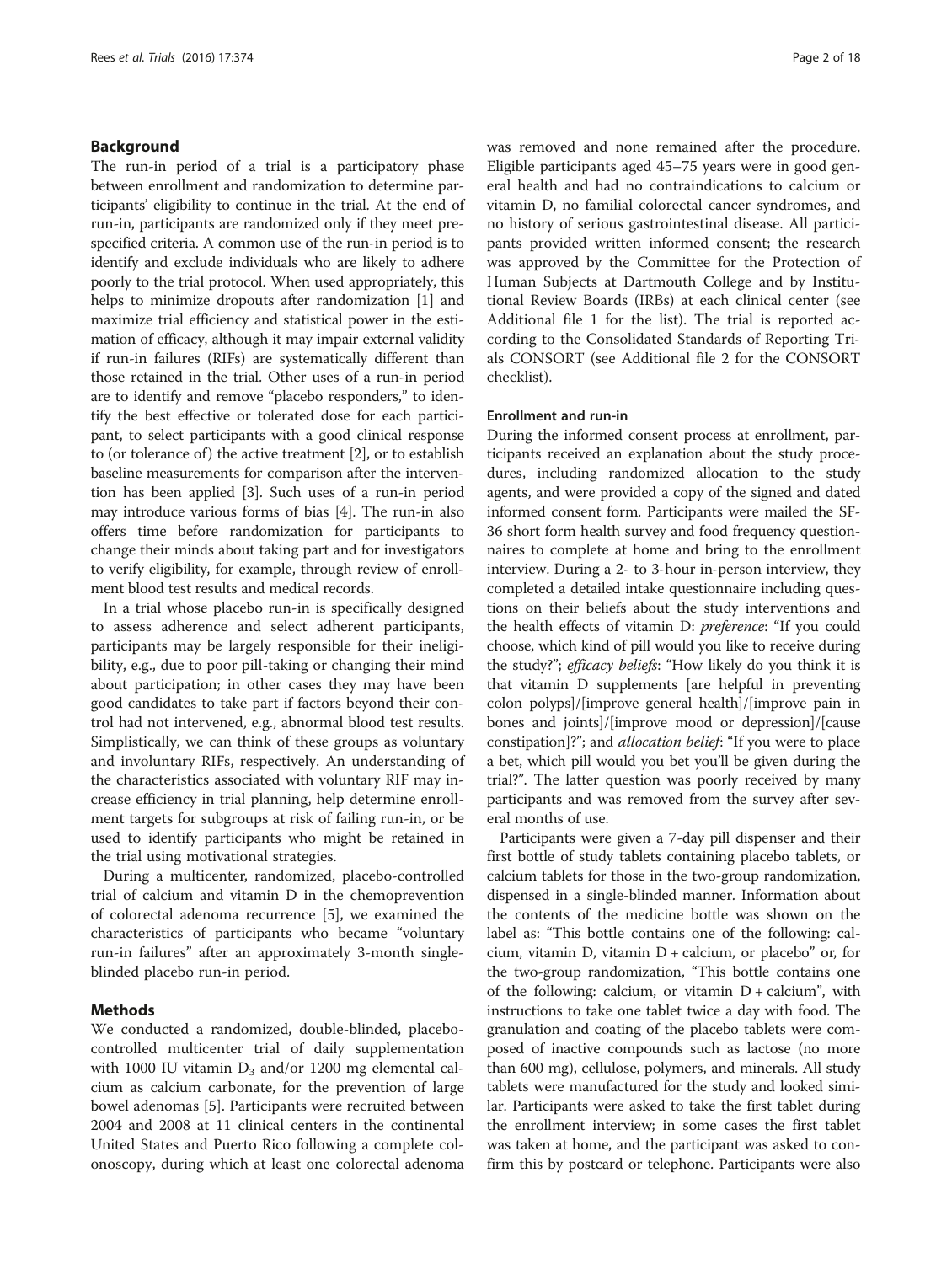given a study brochure, including general instructions on taking the tablets and specific instructions on staggered administration if they were taking medicines that might interact with calcium. Participants were asked to discontinue any personal calcium- or vitamin D-containing supplements and, for the duration of the trial, were offered a supply of multivitamins that excluded those ingredients. The label on the multivitamin bottle identified these as "Multivitamin supplement" and included a complete list of ingredients. Participants were counseled on the major dietary sources of calcium and vitamin D and were asked to avoid regularly consuming large amounts of such foods.

Blood was drawn at enrollment and tested for calcium, 25-hydroxyvitamin D (25-OH D), and creatinine levels. Where possible, an appointment was scheduled for a telephone interview in 2 to 3 months' time. Participants received \$100 at completion of the enrollment interview. Study coordinators and investigators were aware of the placebo (or calcium, in the two-group randomization) run-in, but participants were not informed about the run-in period. During run-in, medical records were reviewed and blood test results became available; individuals found to have disqualifying medical conditions or abnormal blood results (including serum 25-OH D levels <12 ng/ml) were ineligible for randomization. Throughout the trial, perceived toxicity reports were completed when participants reported symptoms that they attributed to the study tablets.

#### Randomization

After a single-blinded run-in period of approximately 3 months (56–84 days), coordinators confirmed that the eligibility criteria necessary for randomization had been met, including a one-hour telephone interview to determine patient-reported eligibility criteria. They obtained the self-reported number of tablets left in the participant's bottle, calculated the percentage of tablets taken, and disqualified from randomization anyone with selfreported adherence below 80 %. RIFs were generally discontinued from the study before completion of the full questionnaire. In rare cases, coordinators used their discretion, e.g., to retain a non-adherent participant who had misunderstood the dose during run-in, or to exclude a participant with unusual circumstances unlikely to adversely affect participation.

Eligible participants who confirmed their ongoing commitment to the study were block-randomized to treatment in a double-blinded manner, using a webbased random number generator, stratified by study center, sex, and colonoscopy interval (3 or 5 years). Those in the full factorial randomization were randomly assigned to one of four treatment groups (calcium, vitamin D, both, or placebo). Those in the two-group randomization (i.e., women who were not willing to

forgo calcium supplementation) were randomized to vitamin D or placebo and were all provided with calcium. Study treatment was scheduled to continue until the surveillance colonoscopy either 3 or 5 years after the qualifying examination, according to recommendations by each participant's gastroenterologist.

### Definitions: voluntary and involuntary run-in failures

RIFs were defined as individuals who enrolled and consented to participate in the trial but were not randomized after the run-in period. We defined "voluntary" RIFs as participants with some degree of control over the factors that prevented their randomization, i.e., those who declined to continue; those who took <80 % of their study tablets; and those who could not be reached for the telephone interview to be randomized. "Involuntary" RIFs were defined as participants whose removal from the trial was beyond their control, e.g., those whose safety blood tests were abnormal; those confirmed after enrollment as having a disqualifying medical condition; and others who changed residence after enrollment. Had the disqualifying medical information been available earlier, these participants would have been ineligible for enrollment. We focus on voluntary RIFs throughout this paper.

# Statistical methods

We reasoned that the determinants of voluntary RIF are likely to vary in different trials, depending on the type of intervention offered and the characteristics of participants who enroll in a particular trial. For this reason, a priori we chose to analyze three groups of participants separately to illustrate what might happen in parallel "trials" with minor differences in participant characteristics: (M4) men in the full factorial randomization; (F4) women in the full factorial randomization; and (F2) women in the two-group randomization, i.e., women who chose to take calcium. We reasoned that the predictors of RIF in a single, pooled analysis would lack external validity, whereas common factors identified independently in the three subgroups might generate more plausible hypotheses that could be tested in future, similar trials.

For each group of participants, we looked for univariate associations between baseline factors and RIF using chi-square,  $t$  test, and analysis of variance. All variables that had a  $p$  value < 0.1 in univariate analyses were added to a "full" logistic regression model. The final model was obtained by removing all variables in the full model with  $p > 0.05$  in order to give a minimum set of variables that together contribute significantly to the model. If significant univariately, the reported perceived toxicity (the only post-enrollment factor examined) was added to the final model to allow us to assess how perceived toxicity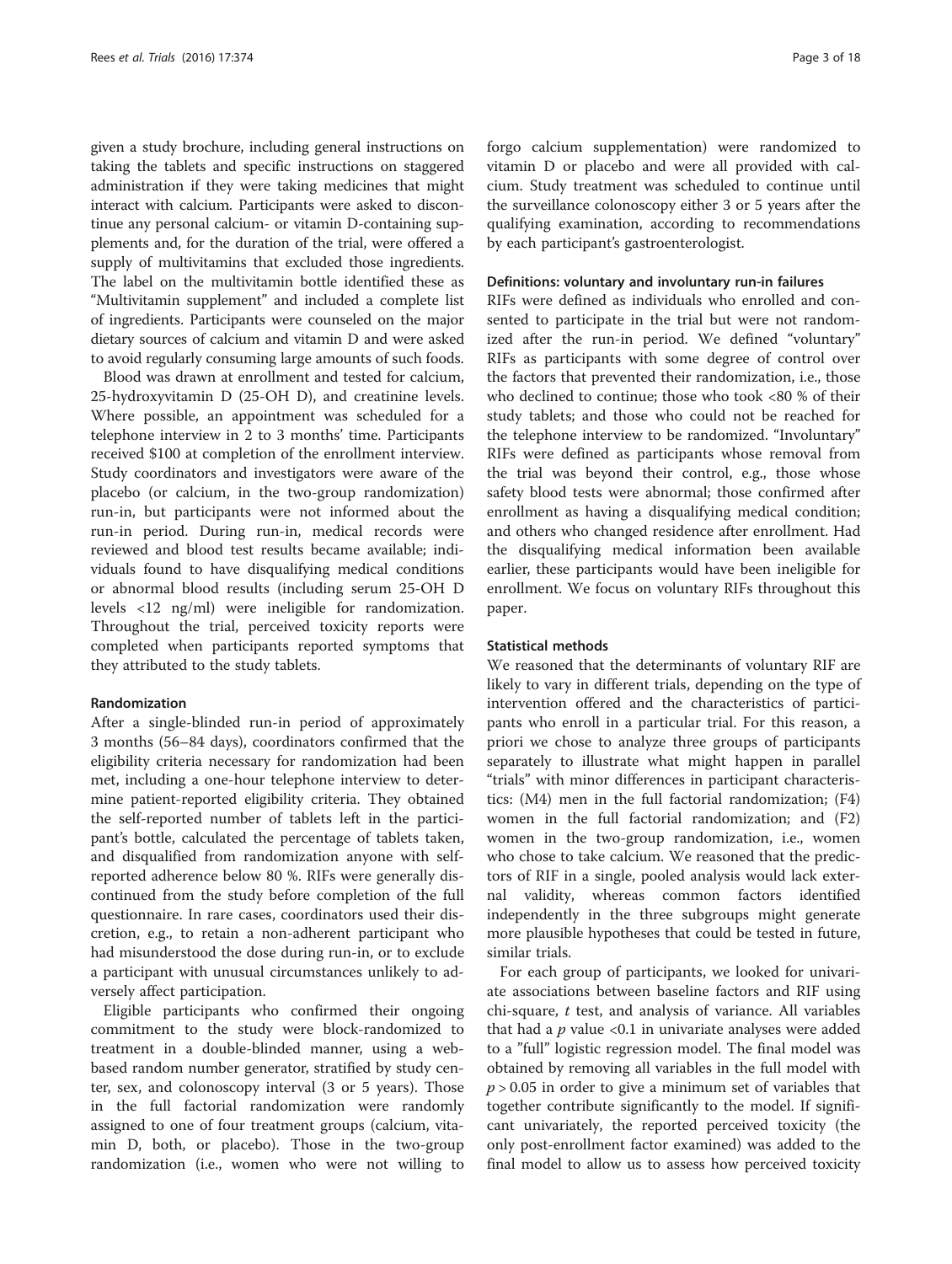influences the effect of the final model factors. For women in the two-group randomization, multivitamin use, calcium supplementation, and vitamin D supplementation were collinear, and we chose to include only multivitamin use in the full model.

# Post hoc analyses

In general, the analysis plan and potential predictors of RIF were selected a priori; however, during the analysis we discovered substantial variability in RIF according to which study center the participant had been recruited. This was unexpected and led us to undertake several post hoc analyses. (1) First, we recognized other variables that deserved investigation and tested those in the models. These were: imperfect completion of the interviewer-administered enrollment questionnaire or the self-administered SF-36 and food frequency questionnaires; the participant's willingness to set a date at enrollment for the next interview; the study experience of the enrolling staff member in prior polyp prevention studies (dichotomous) and the total number of participants they enrolled during the entire study. For logistical reasons, we were only able to measure this by summing enrollments retrospectively, understanding that total accrual did not reflect staff experience up to the point at which each individual was enrolled. The variables used in these post hoc analyses are identified as such in tables. (2) We reasoned that the observed effect of the study center may reflect a range of factors from regional differences among participants (e.g., education, race) to differences in methods used by study staff; we examined this possibility by building multivariable models without

the center variable. (3) Finally, we investigated the importance of RIF rates at each center for long-term trial efficiency by assessing the proportion failing run-in at each center in relation to three measures of postrandomization adherence, using scatterplots and Kendall's tau-b.

Odds ratios are presented with 95 % confidence intervals. A single  $p$  value for each categorical variable was estimated using a likelihood ratio test. Analyses were done using SAS (version 9) and STATA (version 14).

# Results

Of 2813 enrollees, 240 (8.5 %) were excluded from randomization for reasons beyond their control such as out-of-range blood test results (involuntary RIFs, Fig. 1), leaving 2573 enrollees who were medically eligible for randomization. A further 314/2573 (12 %) were not randomized because of poor adherence or refusal to continue in the study (voluntary RIFs, Fig. 1). The RIF proportions among M4, F4, and F2 were 183/1606 (11 %), 49/301 (16 %), and 82/666 (12 %), respectively (Table [1](#page-4-0)). Of the 103 who declined to participate, 66 (21 % of RIFs, 2 % of those eligible) clearly stated that they did not want to continue in our study (15 because of a perceived toxicity [PT]), and 37 (12 % of RIFs) were uncooperative or could not be contacted. Two-thirds  $(N = 211)$  of RIFs (8 % of those eligible) were attributed to poor pill-taking adherence.

Treating the three randomization groups as though they represent three separate study populations, the univariate analyses identified several variables that were associated with a higher proportion of RIF in each of the three groups: non-white race (overall proportions in RIF and

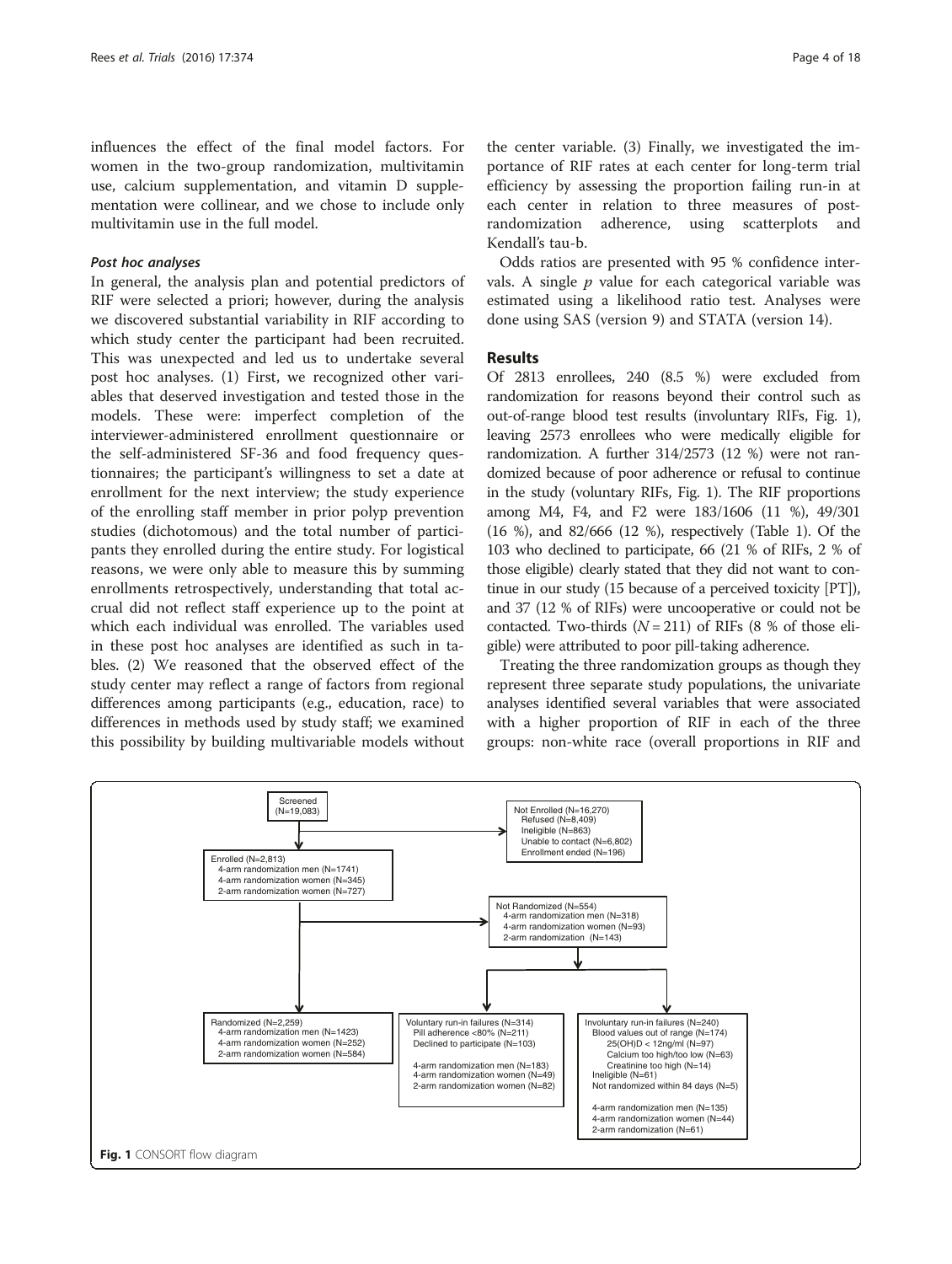|                               | Full factorial randomization |                   |                   |                      |                   | Two-group randomization |                      |                   |                   |
|-------------------------------|------------------------------|-------------------|-------------------|----------------------|-------------------|-------------------------|----------------------|-------------------|-------------------|
|                               | Men $(N = 1606)$             |                   |                   | Women $(N = 301)$    |                   |                         | Women $(N = 666)$    |                   |                   |
|                               | Randomized Voluntary         | run-in<br>failure | $\mathcal{D}$     | Randomized Voluntary | run-in<br>failure | $\mathcal{D}$           | Randomized Voluntary | run-in<br>failure | $\mathcal{D}$     |
|                               | N(%                          | N(%)              |                   | N(%)                 | N(%               |                         | N(%                  | N(%)              |                   |
| Total participants            | 1423 (89)                    | 183(11)           |                   | 252 (84)             | 49 (16)           |                         | 584 (88)             | 82 (12)           |                   |
| PERSONAL FACTORS              |                              |                   |                   |                      |                   |                         |                      |                   |                   |
| Age mean (SD)                 | 58.8 (6.9)                   | 57.5(7.1)         | 0.01              | 56.6 (6.9)           | 57.5(6.0)         | 0.41                    | 56.8(6.3)            | 57.3 (7.2)        | 0.59              |
| Race                          |                              |                   | 0.02 <sup>a</sup> |                      |                   | 0.04 <sup>a</sup>       |                      |                   | 0.02 <sup>a</sup> |
| White                         | 1214 (90)                    | 140(10)           |                   | 211 (85)             | 37 (15)           |                         | 475 (90)             | 55 (10)           |                   |
| Black                         | 100(83)                      | 21(17)            |                   | 31 (86)              | 5(14)             |                         | 53 (78)              | 15(22)            |                   |
| Asian                         | 35 (88)                      | 5(12)             |                   | 1(100)               | 0(0)              |                         | 15 (94)              | 1(6.3)            |                   |
| Native American               | 9(100)                       | 0(0)              |                   | 2(67)                | 1(33)             |                         | 2(100)               | 0(0)              |                   |
| Pacific Islander              | 1(100)                       | 0(0)              |                   | 1(100)               | 0(0)              |                         | 0(0)                 | 0(0)              |                   |
| Multiple races                | 9(75)                        | 3(25)             |                   | 0(0)                 | 1(100)            |                         | 1(100)               | 0(0)              |                   |
| Unknown/refused               | 55 (80)                      | 14(20)            |                   | 6(55)                | 5 (45)            |                         | 38 (78)              | 11(22)            |                   |
| Hispanic ethnicity            |                              |                   | < 0.0001          |                      |                   | 0.06 <sup>a</sup>       |                      |                   | 0.13              |
| No                            | 1337 (90)                    | 154 (10)          |                   | 243 (85)             | 44 (15)           |                         | 530 (88)             | 70 (12)           |                   |
| Yes                           | 83 (77)                      | 25(23)            |                   | 9(64)                | 5(36)             |                         | 54 (82)              | 12(18)            |                   |
| Unknown/refused               | 3(43)                        | 4(57)             |                   | 0                    | 0                 |                         | $\mathbf 0$          | 0                 |                   |
| Marital status                |                              |                   | 0.001             |                      |                   | 0.04                    |                      |                   | 0.04              |
| Married/cohabitating          | 1232 (90)                    | 140(10)           |                   | 182 (87)             | 28 (13)           |                         | 421 (89)             | 50 (11)           |                   |
| Single                        | 191 (82)                     | 41 (18)           |                   | 70 (77)              | 21(23)            |                         | 162 (84)             | 32 (16)           |                   |
| Unknown/refused               | $\mathsf{O}\xspace$          | 2(100)            |                   | $\mathsf{O}\xspace$  | 0                 |                         | 1(100)               | 0                 |                   |
| Education                     |                              |                   | < 0.0001          |                      |                   | 0.07                    |                      |                   | 0.03              |
| Did not graduate high school  | 63 (71)                      | 26 (29)           |                   | 16(70)               | 7(30)             |                         | 46 (78)              | 13(22)            |                   |
| Graduated high school         | 196 (90)                     | 21(9.7)           |                   | 41 (79)              | 11(21)            |                         | 83 (85)              | 15(15)            |                   |
| Any college education         | 1164 (90)                    | 135 (10)          |                   | 195 (86)             | 31 (14)           |                         | 455 (89)             | 54 (11)           |                   |
| <b>HEALTH-RELATED FACTORS</b> |                              |                   |                   |                      |                   |                         |                      |                   |                   |
| Smoking status                |                              |                   | 0.40              |                      |                   | 0.06                    |                      |                   | 0.46              |
| Never                         | 664 (89)                     | 85 (11)           |                   | 156 (88)             | 22 (12)           |                         | 374 (89)             | 47 (11)           |                   |
| Former                        | 629 (89)                     | 75 (11)           |                   | 71 (80)              | 18 (20)           |                         | 150 (85)             | 26 (15)           |                   |
| Current                       | 130 (86)                     | 22 (14)           |                   | 25 (74)              | 9(26)             |                         | 60 (87)              | 9(13)             |                   |
| Unknown/refused               | 0                            | 1(100)            |                   | $\mathbf 0$          | 0                 |                         | $\mathbf 0$          | 0                 |                   |
| Alcohol use                   |                              |                   | 0.96              |                      |                   | 0.32                    |                      |                   | 0.10              |
| None                          | 341 (90)                     | 39 (10)           |                   | 116(81)              | 27 (19)           |                         | 233 (85)             | 40 (15)           |                   |
| ≤1 drink/day                  | 519 (90)                     | 56 (9.7)          |                   | 91 (88)              | 13(12)            |                         | 244 (91)             | 24 (9.0)          |                   |
| >1 drink/day                  | 453 (90)                     | 51 (10)           |                   | 26 (79)              | 7(21)             |                         | 71 (86)              | 12 (14)           |                   |
| Unknown/refused               | 110(75)                      | 37(25)            |                   | 19 (90)              | 2(9.5)            |                         | 36 (86)              | 6(14)             |                   |
| Activity level                |                              |                   | 0.96              |                      |                   | 0.72                    |                      |                   | 0.66              |
| Low                           | 318 (89)                     | 41 (11)           |                   | 63 (81)              | 15 (19)           |                         | 152 (87)             | 23 (13)           |                   |
| Moderate                      | 424 (89)                     | 52 (11)           |                   | 86 (84)              | 17 (16)           |                         | 202 (87)             | 29 (13)           |                   |
| High                          | 665 (89)                     | 86 (11)           |                   | 98 (85)              | 17 (15)           |                         | 222 (90)             | 26 (10)           |                   |

missing 16 (80) 4 (20) 5 (100) 0 8 (67) 4 (33)

# <span id="page-4-0"></span>Table 1 Participant characteristics at enrollment for randomized participants and voluntary run-in failures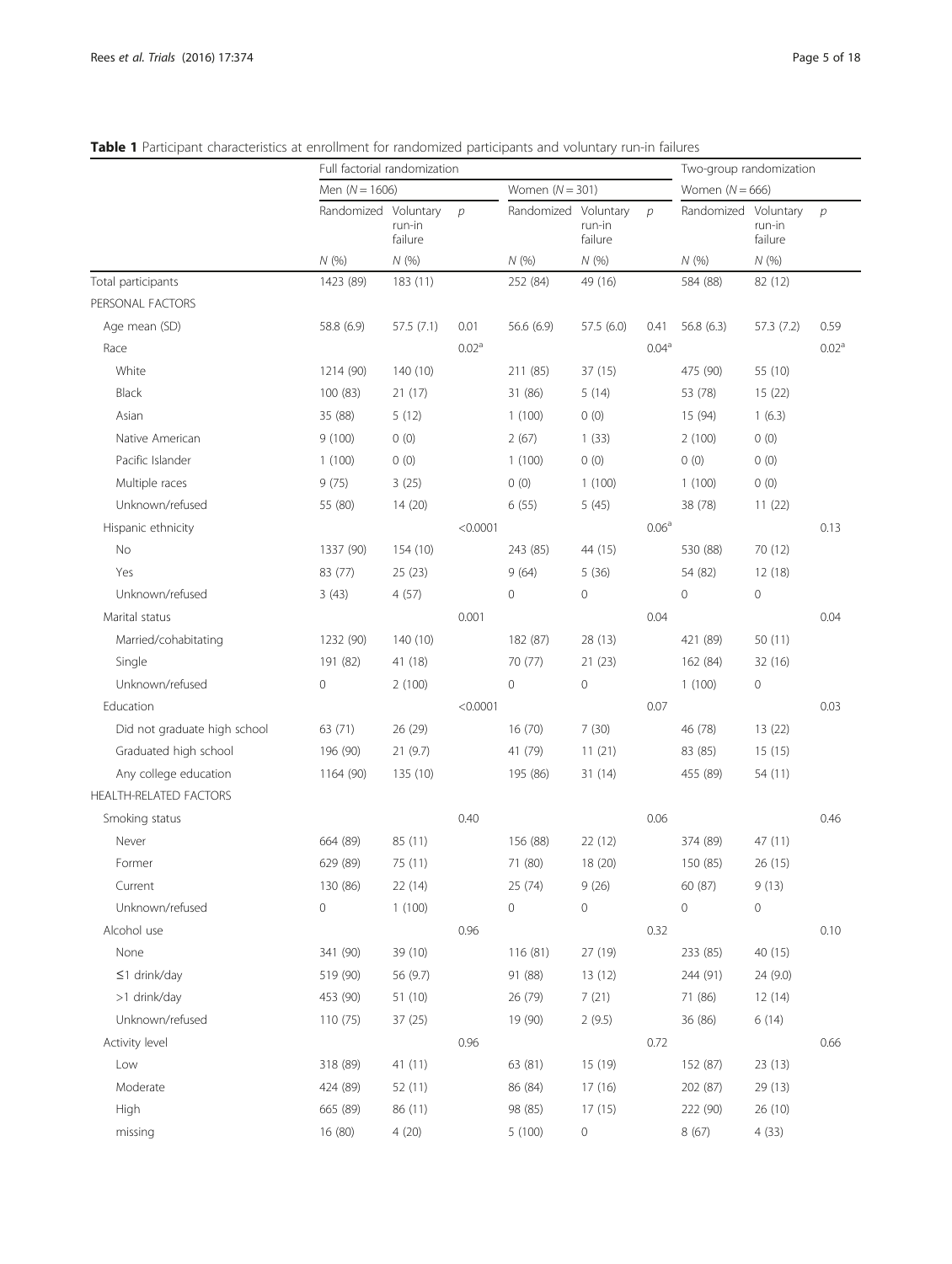Table 1 Participant characteristics at enrollment for randomized participants and voluntary run-in failures (Continued)

| Taking a multivitamin                                               |                     |            | 0.04 |                     |             | 0.59              |             |                     | 0.001  |
|---------------------------------------------------------------------|---------------------|------------|------|---------------------|-------------|-------------------|-------------|---------------------|--------|
| No                                                                  | 650 (87)            | 97 (13)    |      | 149 (83)            | 31 (17)     |                   | 191 (82)    | 42 (18)             |        |
| Yes                                                                 | 771 (90)            | 83 (9.7)   |      | 103 (85)            | 18 (15)     |                   | 393 (91)    | 38 (8.8)            |        |
| Unknown/refused                                                     | 2(40)               | 3(60)      |      | $\mathsf{O}\xspace$ | $\mathbf 0$ |                   | 0           | 2(100)              |        |
| Taking calcium supplement                                           |                     |            | 0.06 |                     |             | 0.10              |             |                     | 0.001  |
| No                                                                  | 1321 (88)           | 174 (12)   |      | 221 (82)            | 47 (18)     |                   | 273 (84)    | 53 (16)             |        |
| Yes                                                                 | 100 (94)            | 6(5.7)     |      | 30 (94)             | 2(6.3)      |                   | 310 (92)    | 27(8.0)             |        |
| Unknown/refused                                                     | 2(40)               | 3(60)      |      | 1(100)              | $\mathbf 0$ |                   | 1(33)       | 2(67)               |        |
| Taking vitamin D supplement                                         |                     |            | 0.04 |                     |             | 0.39 <sup>a</sup> |             |                     | 0.0001 |
| No                                                                  | 1360 (88)           | 178 (12)   |      | 229 (83)            | 47 (17)     |                   | 370 (84)    | 68 (16)             |        |
| Yes                                                                 | 61 (97)             | 2(3.2)     |      | 21 (91)             | 2(8.7)      |                   | 213 (95)    | 12(5.3)             |        |
| Unknown/refused                                                     | 2(40)               | 3(60)      |      | 2(100)              | $\mathbf 0$ |                   | 1(33)       | 2(67)               |        |
| Number of prescription medications                                  |                     |            | 0.27 |                     |             | 0.02              |             |                     | 0.77   |
| $\mathbb O$                                                         | 307 (86)            | 50 (14)    |      | 29 (78)             | 8(22)       |                   | 84 (87)     | 13(13)              |        |
| $\mathbf{1}$                                                        | 360 (90)            | 38 (9.6)   |      | 59 (89)             | 7(11)       |                   | 145 (90)    | 16 (10)             |        |
| 2                                                                   | 273 (88)            | 36(12)     |      | 51 (94)             | 3(5.6)      |                   | 114 (87)    | 17(13)              |        |
| $3+$                                                                | 483 (89)            | 59 (11)    |      | 113 (78)            | 31(22)      |                   | 241 (87)    | 36(13)              |        |
| Experienced chronic fatigue in last year                            |                     |            | 0.66 |                     |             | $0.41^\mathrm{a}$ |             |                     | 0.11   |
| None                                                                | 1357 (89)           | 171(11)    |      | 219 (83)            | 44 (17)     |                   | 531 (89)    | 69 (11)             |        |
| Some                                                                | 51 (85)             | 9(15)      |      | 23 (92)             | 2(8.0)      |                   | 40 (78)     | 11(22)              |        |
| Severe                                                              | 15 (88)             | 2(12)      |      | 10(77)              | 3(23)       |                   | 13 (87)     | 2(13)               |        |
| Don't know                                                          | $\mathsf{O}\xspace$ | 1(100)     |      | $\mathsf{O}\xspace$ | $\mathbf 0$ |                   | 0           | $\mathsf{O}\xspace$ |        |
| Experienced muscular pain in last year                              |                     |            | 0.53 |                     |             | 0.05              |             |                     | 0.33   |
| None                                                                | 1228 (89)           | 154(11)    |      | 210 (83)            | 43 (17)     |                   | 488 (89)    | 63 (11)             |        |
| Some                                                                | 171 (88)            | 23(12)     |      | 38 (93)             | 3(7.3)      |                   | 76 (85)     | 13(15)              |        |
| Severe                                                              | 23 (82)             | 5(18)      |      | 4(57)               | 3(43)       |                   | 20 (80)     | 5(20)               |        |
| Don't know                                                          | 1(50)               | 1(50)      |      | $\mathsf{O}\xspace$ | $\mathbf 0$ |                   | 0           | 1(100)              |        |
| Experienced muscular weakness in last year                          |                     |            | 0.09 |                     |             | 0.03 <sup>a</sup> |             |                     | 0.31   |
| None                                                                | 1358 (89)           | 167(11)    |      | 234 (83)            | 47 (17)     |                   | 534 (88)    | 72 (12)             |        |
| Some                                                                | 54 (82)             | 12 (18)    |      | 16 (100)            | $\mathbf 0$ |                   | 38 (81)     | 9(19)               |        |
| Severe                                                              | 11(79)              | 3(21)      |      | 2(50)               | 2(50)       |                   | 11(92)      | 1(8.3)              |        |
| Don't know                                                          | 0                   | 1(100)     |      | 0                   | $\mathbf 0$ |                   | 1(100)      | 0                   |        |
| Experienced bone aches or pains in last year                        |                     |            | 0.11 |                     |             | 0.42              |             |                     | 0.56   |
| None                                                                | 1215 (89)           | 151(11)    |      | 208 (85)            | 37 (15)     |                   | 455 (88)    | 63 (12)             |        |
| Some                                                                | 170 (89)            | 21(11)     |      | 30 (77)             | 9(23)       |                   | 96 (89)     | 12(11)              |        |
| Severe                                                              | 38 (79)             | 10(21)     |      | 14 (88)             | 2(12)       |                   | 33 (83)     | 7(17)               |        |
| Don't know                                                          | $\circ$             | 1(100)     |      | $\mathsf{O}\xspace$ | 1(100)      |                   | 0           | $\circ$             |        |
| SF-36 mental component summary<br>measure, mean (SD) <sup>b</sup>   | 55.9 (6.0)          | 55.0 (7.3) | 0.09 | 53.9 (7.5)          | 53.0 (10.4) | 0.58              | 54.2 (6.9)  | 51.8 (8.0)          | 0.01   |
| SF-36 physical component summary<br>measure, mean (SD) <sup>b</sup> | 53.9(6.1)           | 53.1 (7.5) | 0.65 | 53.5 (6.8)          | 51.7 (7.5)  | 0.12              | 52.8 (6.8)  | 49.3 (8.9)          | 0.0004 |
| ADENOMA-RELATED FACTORS                                             |                     |            |      |                     |             |                   |             |                     |        |
| Number of baseline adenomas                                         |                     |            | 0.29 |                     |             | 0.53              |             |                     | 0.48   |
| $\mathbf 0$                                                         | 5(83)               | 1(17)      |      | $\mathbf 0$         | $\mathbf 0$ |                   | $\mathbf 0$ | 1(100)              |        |
|                                                                     | 916 (88)            | 128 (12)   |      | 190 (83)            | 39 (17)     |                   | 453 (88)    | 60 (12)             |        |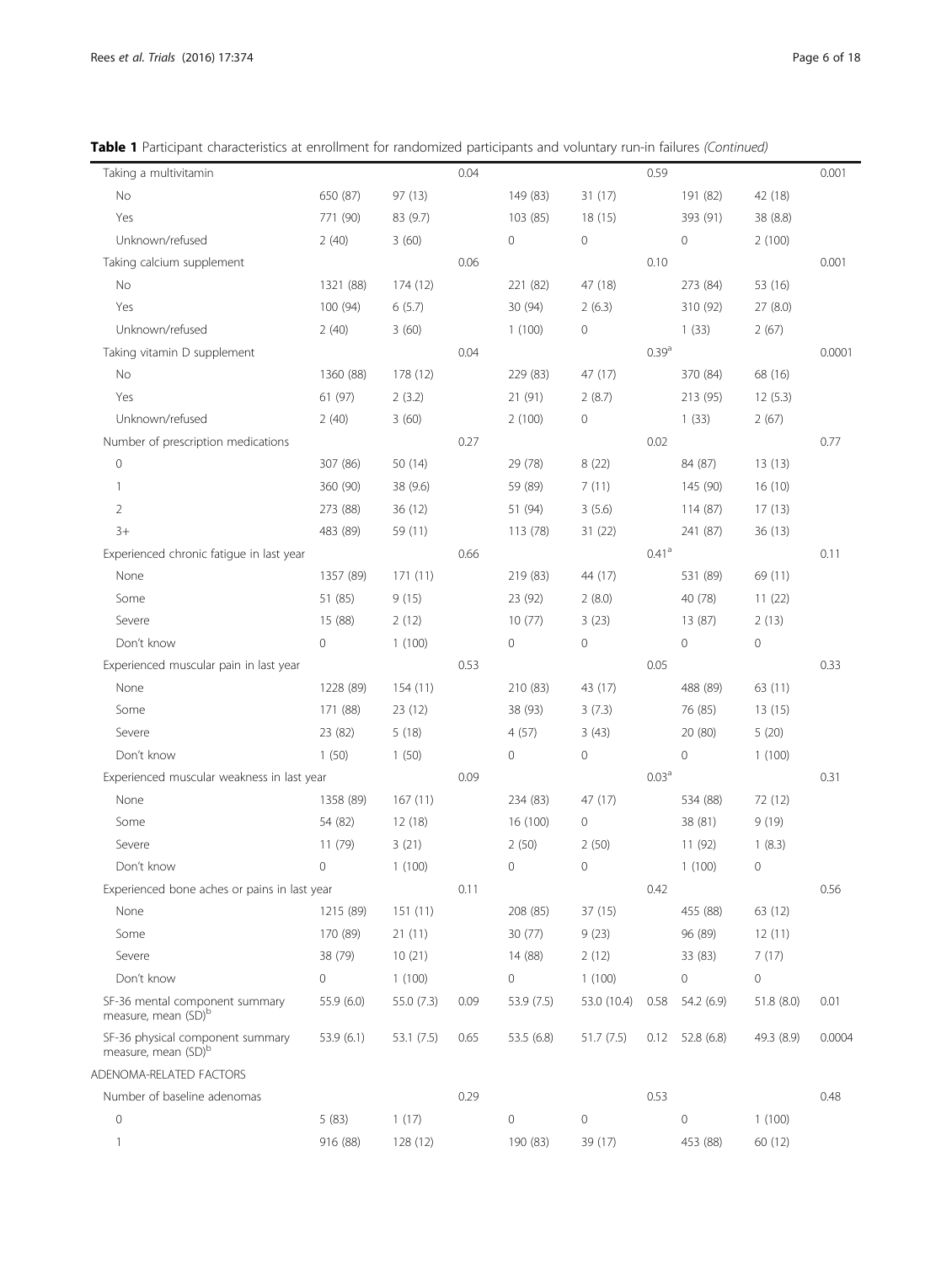Table 1 Participant characteristics at enrollment for randomized participants and voluntary run-in failures (Continued)

| $2+$                                                                                                  | 502 (90)  | 54 (9.7) |                   | 62 (86)      | 10(14)      |                   | 131 (86)    | 21(14)              |                   |
|-------------------------------------------------------------------------------------------------------|-----------|----------|-------------------|--------------|-------------|-------------------|-------------|---------------------|-------------------|
| Baseline advanced adenomas                                                                            |           |          | 0.73              |              |             | 0.98              |             |                     | 0.12              |
| No                                                                                                    | 1139 (89) | 147(11)  |                   | 201 (84)     | 39 (16)     |                   | 476 (87)    | 73 (13)             |                   |
| Yes                                                                                                   | 253 (88)  | 35 (12)  |                   | 51 (84)      | 10(16)      |                   | 103 (92)    | 9(8.0)              |                   |
| Unknown                                                                                               | 31 (97)   | 1(3.1)   |                   | $\mathbf{0}$ | 0           |                   | 5(100)      | $\mathsf{O}\xspace$ |                   |
| Family history of colorectal cancer                                                                   |           |          | 0.14              |              |             | 0.40              |             |                     | 0.73              |
| No                                                                                                    | 1080 (88) | 142 (12) |                   | 200 (84)     | 39 (16)     |                   | 454 (88)    | 60 (12)             |                   |
| Yes                                                                                                   | 238 (92)  | 22(8.5)  |                   | 39 (89)      | 5(11)       |                   | 95 (87)     | 14(13)              |                   |
| Unknown/refused                                                                                       | 105 (85)  | 19 (15)  |                   | 13(72)       | 5(28)       |                   | 35 (81)     | 8(19)               |                   |
| Colonoscopy surveillance interval                                                                     |           |          | 0.73              |              |             | 0.12              |             |                     | 0.003             |
| 3 year                                                                                                | 727 (88)  | 96 (12)  |                   | 123 (87)     | 18(13)      |                   | 287 (92)    | 26 (8.3)            |                   |
| 5 year                                                                                                | 696 (89)  | 87 (11)  |                   | 129 (81)     | 31 (19)     |                   | 297 (84)    | 56 (16)             |                   |
| STUDY-RELATED FACTORS                                                                                 |           |          |                   |              |             |                   |             |                     |                   |
| Study center                                                                                          |           |          | < 0.0001          |              |             | 0.33 <sup>a</sup> |             |                     | < 0.0001          |
| Α                                                                                                     | 227 (98)  | 5(2.2)   |                   | 29 (85)      | 5(15)       |                   | 86 (97)     | 3(3.4)              |                   |
| B                                                                                                     | 119 (97)  | 4(3.3)   |                   | 3(100)       | 0           |                   | 57 (95)     | 3(5.0)              |                   |
| C                                                                                                     | 75 (96)   | 3(3.9)   |                   | 16 (100)     | 0           |                   | 45 (96)     | 2(4.3)              |                   |
| D                                                                                                     | 75 (90)   | 8 (9.6)  |                   | 12 (92)      | 1(7.7)      |                   | 43 (96)     | 2(4.4)              |                   |
| Ε                                                                                                     | 242 (88)  | 33 (12)  |                   | 59 (86)      | 10(14)      |                   | 64 (93)     | 5(7.3)              |                   |
| F                                                                                                     | 137 (87)  | 20 (13)  |                   | 27 (87)      | 4(13)       |                   | 43 (66)     | 22 (34)             |                   |
| G                                                                                                     | 143 (86)  | 23 (14)  |                   | 32 (86)      | 5(14)       |                   | 62 (94)     | 4(6.1)              |                   |
| Н                                                                                                     | 170 (85)  | 29 (15)  |                   | 28 (80)      | 7(20)       |                   | 50 (82)     | 11(18)              |                   |
| $\mathbf{I}$                                                                                          | 123 (83)  | 25 (17)  |                   | 31(74)       | 11(26)      |                   | 73 (84)     | 14(16)              |                   |
| J                                                                                                     | 28 (80)   | 7(20)    |                   | $\mathbf 0$  | $\mathbf 0$ |                   | 9(82)       | 2(18)               |                   |
| К                                                                                                     | 84 (76)   | 26(24)   |                   | 15(71)       | 6(29)       |                   | 52 (79)     | 14(21)              |                   |
| Taking prescription drug that requires<br>staggered administration with study<br>tablets              |           |          | 0.10              |              |             | 0.13              |             |                     | 0.21              |
| No                                                                                                    | 1310 (89) | 162(11)  |                   | 204 (85)     | 35(15)      |                   | 472 (87)    | 71 (13)             |                   |
| Yes                                                                                                   | 113 (84)  | 21 (16)  |                   | 48 (77)      | 14(23)      |                   | 112 (91)    | 11(8.9)             |                   |
| Counseled at baseline to change diet                                                                  |           |          | 0.57              |              |             | 0.13 <sup>a</sup> |             |                     | 0.09 <sup>a</sup> |
| No                                                                                                    | 1381 (89) | 178 (11) |                   | 250 (84)     | 47 (16)     |                   | 578 (88)    | 78 (12)             |                   |
| Yes                                                                                                   | 42 (91)   | 4(8.7)   |                   | 2(50)        | 2(50)       |                   | 6(67)       | 3(33)               |                   |
| Unknown                                                                                               | 0         | 1(100)   |                   | $\mathbf 0$  | $\mathbf 0$ |                   | $\mathbf 0$ | 1(100)              |                   |
| Refused any questions during<br>enrollment in-person questionnaire <sup>c,d</sup>                     |           |          | 0.01 <sup>a</sup> |              |             | 1.00 <sup>a</sup> |             |                     | 0.01 <sup>a</sup> |
| No                                                                                                    | 1419 (89) | 179 (11) |                   | 251 (84)     | 49 (16)     |                   | 583 (88)    | 79 (12)             |                   |
| Yes                                                                                                   | 4(50)     | 4(50)    |                   | 1(100)       | 0           |                   | 1(25)       | 3(75)               |                   |
| Answered "Don't know" to any<br>questions during enrollment in-person<br>questionnaire <sup>c,d</sup> |           |          | 0.01              |              |             | 0.59 <sup>a</sup> |             |                     | 0.05              |
| No                                                                                                    | 1314 (89) | 159 (11) |                   | 231 (84)     | 44 (16)     |                   | 521 (89)    | 67(11)              |                   |
| Yes                                                                                                   | 109 (82)  | 24 (18)  |                   | 21(81)       | 5(19)       |                   | 63 (81)     | 15 (19)             |                   |
| Refused any questions during<br>enrollment self-administered<br>questionnaires <sup>c</sup>           |           |          | < 0.0001          |              |             | 0.02              |             |                     | 0.001             |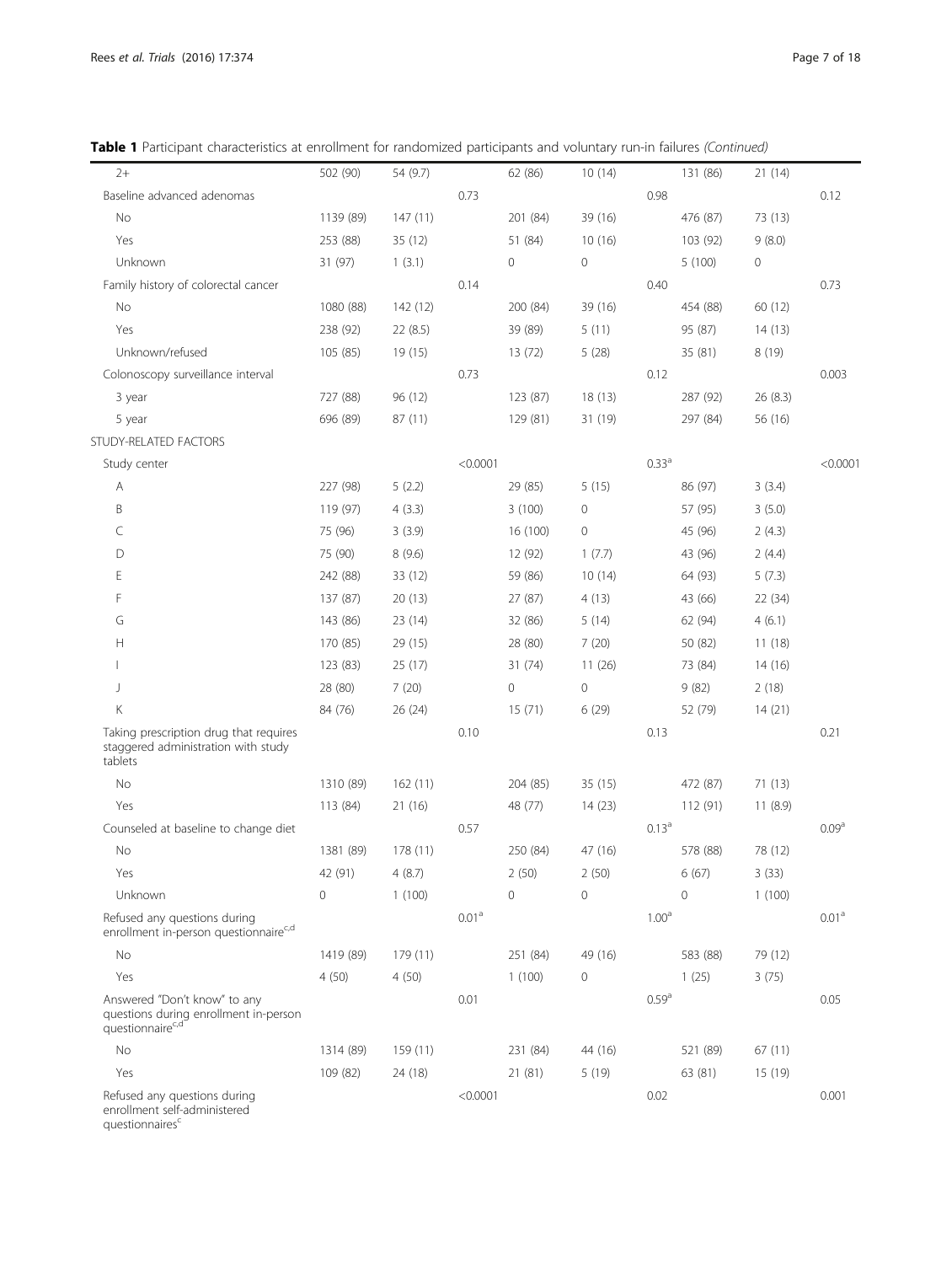Table 1 Participant characteristics at enrollment for randomized participants and voluntary run-in failures (Continued)

| No                                                                   | 1084 (91) | 103(8.7) |       | 225 (86) | 38 (14)      |      | 517 (89) | 62(11)  |      |
|----------------------------------------------------------------------|-----------|----------|-------|----------|--------------|------|----------|---------|------|
| Yes                                                                  | 339 (81)  | 80 (19)  |       | 27(71)   | 11(29)       |      | 67(77)   | 20(23)  |      |
| Scheduled next interview during<br>enrollment <sup>c</sup>           |           |          | 0.001 |          |              | 0.25 |          |         | 0.29 |
| No                                                                   | 261 (83)  | 52 (17)  |       | 44 (79)  | 12(21)       |      | 113 (85) | 20(15)  |      |
| Yes                                                                  | 1162 (90) | 131(10)  |       | 208 (85) | 37(15)       |      | 471 (88) | 62(12)  |      |
| Number of enrollments conducted by<br>coordinator <sup>c</sup>       |           |          | 0.42  |          |              | 0.31 |          |         | 0.76 |
| $1 - 10$                                                             | 16(80)    | 4(20)    |       | 6(100)   | $\mathbf{0}$ |      | 17 (94)  | 1(5.6)  |      |
| $11 - 50$                                                            | 170 (86)  | 27(14)   |       | 28 (82)  | 6(18)        |      | 86 (87)  | 13(13)  |      |
| $51 - 100$                                                           | 364 (89)  | 46 (11)  |       | 77 (89)  | 10(11)       |      | 132 (86) | 21(14)  |      |
| >100                                                                 | 873 (89)  | 106(11)  |       | 141(81)  | 33 (19)      |      | 349 (88) | 47 (12) |      |
| Coordinator worked in a prior polyp<br>prevention trial <sup>c</sup> |           |          | 0.01  |          |              | 0.48 |          |         | 0.49 |
| No                                                                   | 1034 (87) | 144(13)  |       | 211 (84) | 39(16)       |      | 413 (87) | 61(13)  |      |
| Yes                                                                  | 389 (92)  | 34(8.0)  |       | 41 (80)  | 10(20)       |      | 171 (89) | 21(11)  |      |

Missing data are shown where values are not zero.  $p$  values are based on non-missing data, except for race

Fisher exact test

<sup>b</sup>p value from Kruskal-Wallis test because SF-36 scores are skewed<br>SNot a priori potential predictors

Not a priori potential predictors

<sup>d</sup>Excludes questions asked as part of a skip pattern (N = 43 questions for men and 47 questions for women) and questions about beliefs in which "Don't know" was an allowable response

randomized participants respectively, 17 % and 11 %), lower educational attainment (overall 27 % versus 11 %), being unmarried (overall 18 % versus 11 %), and failing to complete one or more questions in either of the selfadministered questionnaires (overall 20 % versus 10 %) (Table [1](#page-4-0)). In all three groups, participants at the enrollment interview who confirmed a date and time for the next appointment were less likely to fail run-in (overall 11 % versus 17 %), but this was only statistically significant in the largest group, M4 ( $p < 0.001$ ). Five additional factors were significantly associated with RIF in univariate analyses in two of the three groups: Hispanic ethnicity, study center, a lower SF-36 mental health score, non-use of multivitamins before the study, and answering "Don't know" or refusing to answer one or more questions during the in-person enrollment interview.

Generally, participants' preferences and beliefs about the properties of the study tablets did not substantially influence their probability of being randomized (Table [2](#page-8-0)). At study entry, 63 % of participants believed that calcium and vitamin D were very or somewhat likely to prevent colorectal polyps, 34 % did not know, and 3 % thought this unlikely. Overall, a majority of participants believed that calcium and vitamin D were likely to improve general health (86 %), improve pain in bones and joints (63 %), or improve mood (32 %); 20 % believed the study agents were likely to cause constipation. In univariate analyses, beliefs about the effectiveness of calcium and vitamin D and the baseline guess about allocation were not significantly associated with RIF. Although RIF risk tended to be lower in participants who would prefer to receive both calcium and vitamin D (overall 11 % versus 14 %), this was not statistically significant.

The multivariable models developed for the three groups had few similarities (Tables [3](#page-10-0), [4,](#page-12-0) [5\)](#page-13-0). Study center was significantly associated with RIF in M4 and F2, with >8-fold variation in odds of RIF among the 11 centers in M4, and >13-fold in F2. In M4, men who missed or refused any question in the self-administered SF-36 or food frequency questionnaires had more than twice the odds of failing runin (adjusted odds ratio [OR] 1.97; 95 % confidence interval [CI] 1.40–2.76). Younger men were more likely to fail runin (adjusted OR per 5 years of age 0.85; 95 % CI 0.76–0.96), as well as single or divorced men (adjusted OR 1.65; 95 % CI 1.10–2.47) or men who had not graduated high school (OR 2.77; 95 % CI 1.58–4.85). Among women in the full factorial randomization (F4), RIF was more likely in those reporting use of no prescription medicines or three or more  $(p = 0.03)$ . Among women in the two-group randomization (F2), in addition to study center, RIF was inversely associated with regular use of multivitamins at baseline (adjusted OR 0.44; 95 % CI 0.26–0.75) and SF-36 Physical Component Summary (PCS) measure (adjusted OR 0.73; 95 % CI 0.62–0.86). Women in the 5-year colonoscopy cycle had almost twice the odds of run-in failure as those with 3-year recommended follow-up (adjusted OR 1.91; 95 % CI 1.08– 3.37).

Perceived toxicities (PTs) were reported during run-in by 34 (1.8 %) participants in the full factorial randomization and by 12 (1.8 %) women in the two-group randomization.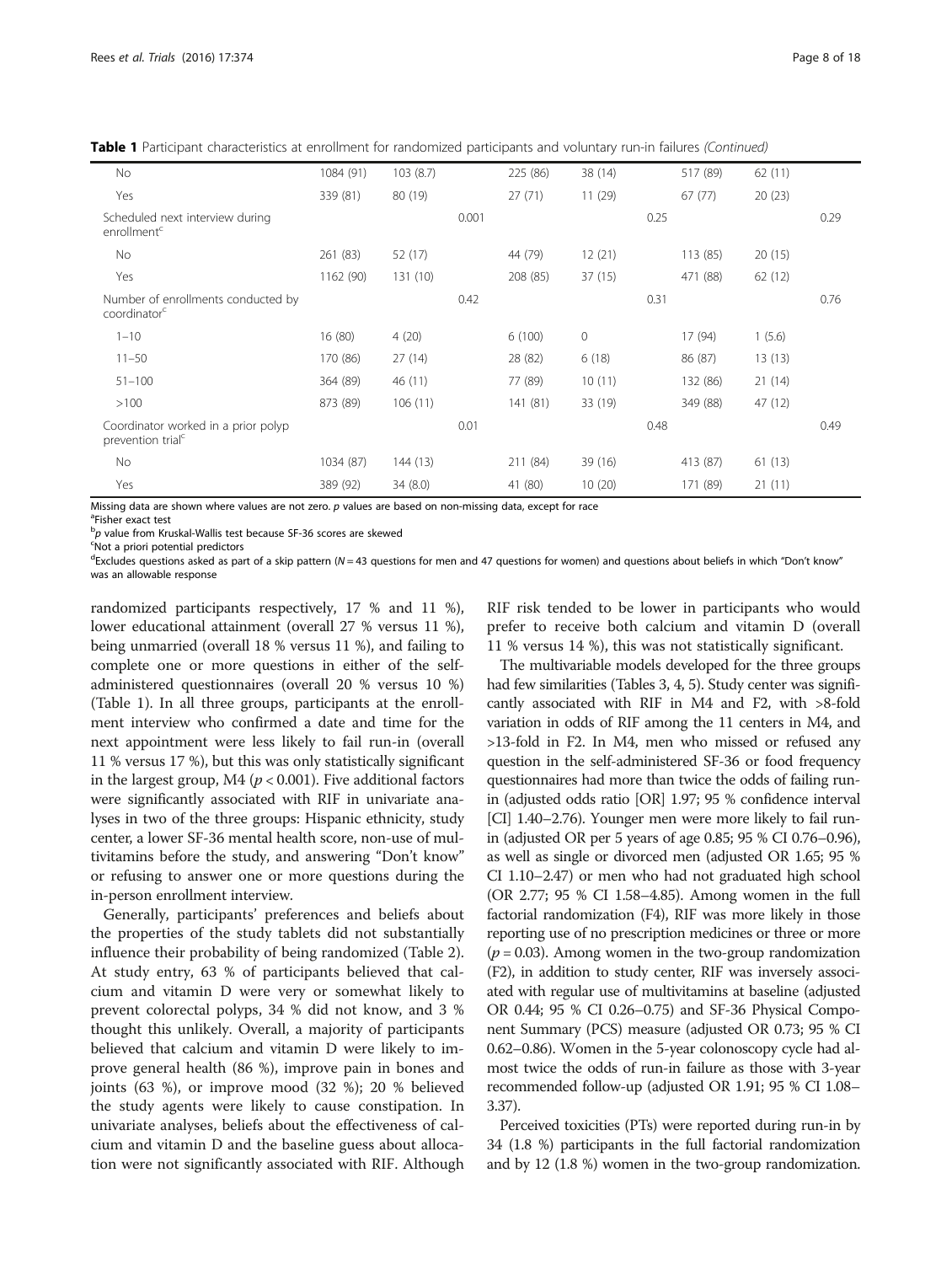# <span id="page-8-0"></span>Table 2 Participant beliefs and voluntary run-in failure

|                                                                                                 | Full factorial randomization |                   |               |                      |                   |                   | Two-group randomization |                   |               |
|-------------------------------------------------------------------------------------------------|------------------------------|-------------------|---------------|----------------------|-------------------|-------------------|-------------------------|-------------------|---------------|
|                                                                                                 | Men $(N = 1606)$             |                   |               | Women $(N = 301)$    |                   |                   | Women $(N = 666)$       |                   |               |
|                                                                                                 | Randomized Voluntary         | run-in<br>failure | $\mathcal{D}$ | Randomized Voluntary | run-in<br>failure | $\mathcal{D}$     | Randomized Voluntary    | run-in<br>failure | $\mathcal{P}$ |
|                                                                                                 | N(%)                         | N(%)              |               | N(%                  | N(%)              |                   | N(%)                    | N(%               |               |
|                                                                                                 | 1423 (89)                    | 183(11)           |               | 252 (84)             | 49 (16)           |                   | 584 (88)                | 82 (12)           |               |
| <b>BASELINE FACTORS</b>                                                                         |                              |                   |               |                      |                   |                   |                         |                   |               |
| Preference: If you could choose, which kind of pill would you like to receive during the study? |                              |                   |               |                      |                   |                   |                         |                   |               |
| Calcium + vitamin D                                                                             | 854 (90)                     | 96 (10)           | 0.08          | 174 (87)             | 27(13)            | 0.10 <sup>a</sup> | 450 (88)                | 62 (12)           | 0.37          |
| Calcium only                                                                                    | 67 (83)                      | 14(17)            |               | 13(65)               | 7(35)             |                   | 34 (81)                 | 8(19)             |               |
| Vitamin D only                                                                                  | 63 (83)                      | 13(17)            |               | 8(80)                | 2(20)             |                   | N/A                     | N/A               |               |
| Placebo                                                                                         | 32 (94)                      | 2(5.9)            |               | 4(100)               | 0                 |                   | N/A                     | N/A               |               |
| Don't know/refused                                                                              | 407 (88)                     | 57 (12)           |               | 53 (80)              | 13(20)            |                   | 99 (89)                 | 12(11)            |               |
| Missing                                                                                         | $\mathbf 0$                  | 1(100)            |               | 0                    | $\mathbf 0$       |                   | 1(100)                  | 0                 |               |
| Efficacy belief: How likely do you think it is that vitamin D supplements                       |                              |                   |               |                      |                   |                   |                         |                   |               |
| Are helpful in preventing polyps                                                                |                              |                   | 0.74          |                      |                   | 0.72              |                         |                   | 0.44          |
| Very/somewhat likely                                                                            | 852 (89)                     | 108(11)           |               | 173 (83)             | 36 (17)           |                   | 381 (87)                | 58 (13)           |               |
| Don't know                                                                                      | 530 (89)                     | 67(11)            |               | 70 (86)              | 11(14)            |                   | 182 (89)                | 23(11)            |               |
| Very/somewhat unlikely                                                                          | 40 (85)                      | 7(15)             |               | 8(80)                | 2(20)             |                   | 20 (95)                 | 1(4.8)            |               |
| Refused/missing                                                                                 | 1(50)                        | 1(50)             |               | 1(100)               | 0                 |                   | 1(100)                  | 0                 |               |
| Improve health                                                                                  |                              |                   | 0.20          |                      |                   | $0.42^a$          |                         |                   | 0.30          |
| Very/somewhat likely                                                                            | 1189 (89)                    | 143(11)           |               | 239 (84)             | 45 (16)           |                   | 514 (87)                | 76 (13)           |               |
| Don't know                                                                                      | 177 (85)                     | 31(15)            |               | 10(77)               | 3(23)             |                   | 56 (90)                 | 6(9.7)            |               |
| Very/somewhat unlikely                                                                          | 56 (88)                      | 8(13)             |               | 3(75)                | 1(25)             |                   | 13 (100)                | 0                 |               |
| Refused/missing                                                                                 | 1(50)                        | 1(50)             |               | $\mathbf 0$          | 0                 |                   | 1(100)                  | 0                 |               |
| Improve pain in bones and joints                                                                |                              |                   | 0.59          |                      |                   | 0.63              |                         |                   | 0.18          |
| Very/somewhat likely                                                                            | 902 (89)                     | 109(11)           |               | 176 (83)             | 37 (17)           |                   | 347 (86)                | 57 (14)           |               |
| Don't know                                                                                      | 374 (88)                     | 51 (12)           |               | 44 (85)              | 8(15)             |                   | 184 (91)                | 18 (8.9)          |               |
| Very/somewhat unlikely                                                                          | 145 (87)                     | 22(13)            |               | 32 (89)              | 4(11)             |                   | 52 (88)                 | 7(12)             |               |
| Refused/missing                                                                                 | 2(67)                        | 1(33)             |               | 0                    | 0                 |                   | 1(100)                  | 0                 |               |
| Improve mood                                                                                    |                              |                   | 0.31          |                      |                   | 0.47              |                         |                   | 0.06          |
| Very/somewhat likely                                                                            | 375 (87)                     | 56 (13)           |               | 86 (83)              | 18 (17)           |                   | 240 (84)                | 45 (16)           |               |
| Don't know                                                                                      | 632 (90)                     | 71 (10)           |               | 89 (87)              | 13(13)            |                   | 245 (91)                | 25 (9.3)          |               |
| Very/somewhat unlikely                                                                          | 414 (88)                     | 55 (12)           |               | 77 (81)              | 18 (19)           |                   | 98 (89)                 | 12(11)            |               |
| Refused/missing                                                                                 | 2(67)                        | 1(33)             |               | 0                    | 0                 |                   | 1(100)                  | 0                 |               |
| Cause constipation                                                                              |                              |                   | 0.36          |                      |                   | 0.46              |                         |                   | 0.09          |
| Very/somewhat likely                                                                            | 240 (86)                     | 38 (14)           |               | 82 (87)              | 12(13)            |                   | 117 (82)                | 25 (18)           |               |
| Don't know                                                                                      | 669 (89)                     | 85 (11)           |               | 91 (83)              | 18(17)            |                   | 282 (90)                | 33 (10)           |               |
| Very/somewhat unlikely                                                                          | 511 (90)                     | 59 (10)           |               | 79 (81)              | 19 (19)           |                   | 184 (88)                | 24 (12)           |               |
| Refused/missing                                                                                 | 3(75)                        | 1(25)             |               | $\mathbf 0$          | 0                 |                   | 1(100)                  | 0                 |               |
| Efficacy score <sup>b</sup> mean (SD)<br>compared with [randomized<br>participants]             | 2.8(2.6)                     | 2.5(2.9)          | 0.20          | 3.1(2.5)             | 3.4(2.7)          | 0.39              | 3.3(2.6)                | 3.6(2.9)          | 0.26          |
| Efficacy scoreb                                                                                 |                              |                   | 0.16          |                      |                   | 0.94 <sup>a</sup> |                         |                   | 0.81          |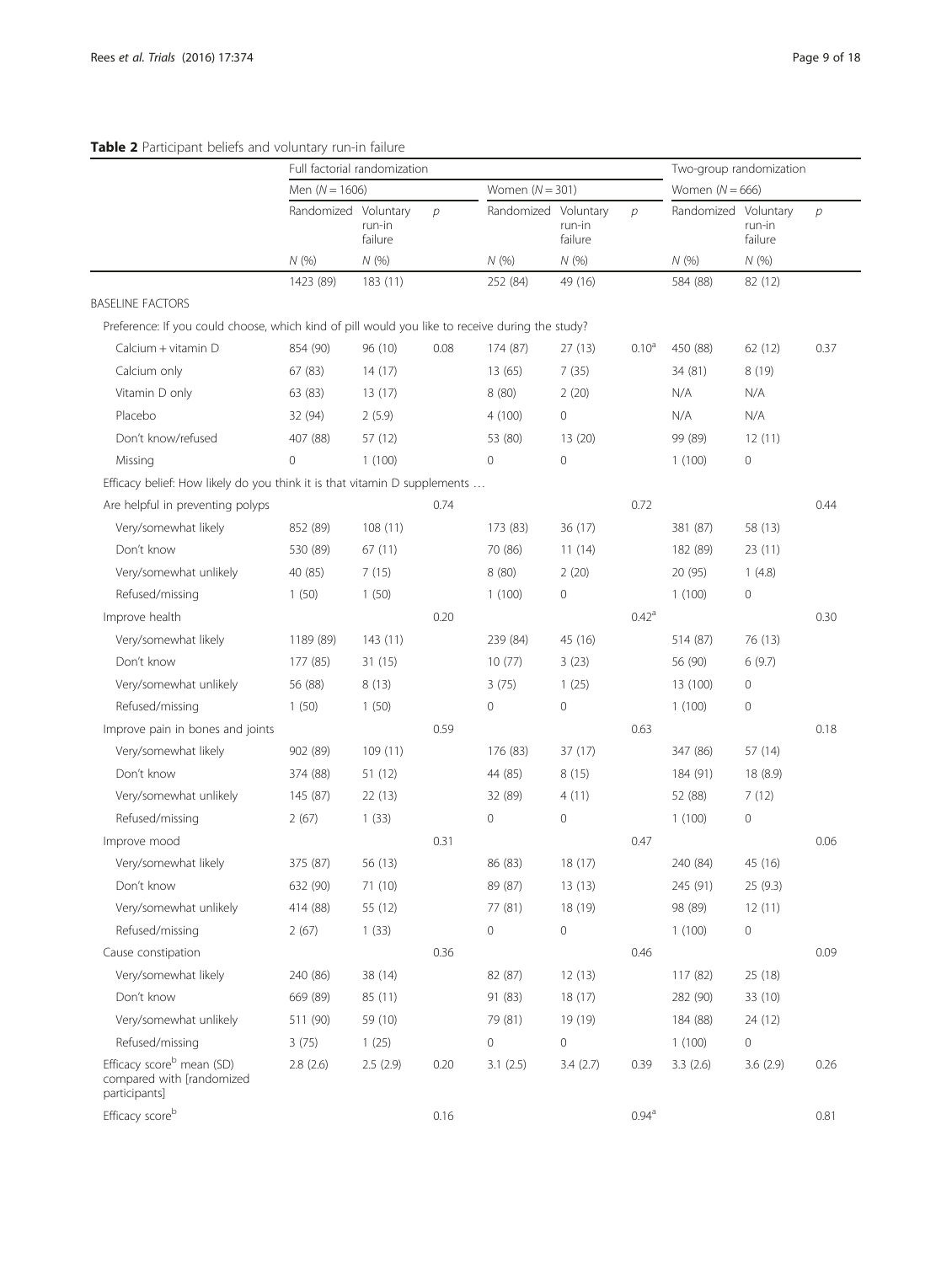| $-9$ to $-1$ (benefit unlikely)                                                                           | 97 (85)   | 17(15)  |                          | 21 (88)  | 3(13)   |                    | 29 (88)  | 4(12)   |                       |
|-----------------------------------------------------------------------------------------------------------|-----------|---------|--------------------------|----------|---------|--------------------|----------|---------|-----------------------|
| 0 (no benefit)                                                                                            | 149 (85)  | 26(15)  |                          | 16(80)   | 4(20)   |                    | 49 (89)  | 6(11)   |                       |
| 1-5 (little benefit)                                                                                      | 957 (90)  | 109(10) |                          | 168 (84) | 33 (16) |                    | 390 (88) | 52 (12) |                       |
| 6-10 (some benefit)                                                                                       | 220 (88)  | 31(12)  |                          | 47 (84)  | 9(16)   |                    | 116 (85) | 20(15)  |                       |
| Allocation belief: If you were to place a bet, which pill would you bet you'll be given during the trial? |           |         |                          |          |         |                    |          |         |                       |
| $Calcium + vitamin D$                                                                                     | 236 (90)  | 25(9.6) | 0.96                     | 38 (83)  | 8(17)   | 0.89 <sup>a</sup>  | 116 (85) | 21(15)  | 0.73                  |
| Calcium only                                                                                              | 102 (89)  | 13(11)  |                          | 18 (82)  | 4(18)   |                    | 95 (88)  | 13(12)  |                       |
| Vitamin D only                                                                                            | 91 (90)   | 10(9.9) |                          | 11(79)   | 3(21)   |                    | N/A      | N/A     |                       |
| Placebo                                                                                                   | 206 (89)  | 25(11)  |                          | 31 (79)  | 8(21)   |                    | N/A      | N/A     |                       |
| Don't know/refused                                                                                        | 150 (91)  | 15(9.1) |                          | 18 (90)  | 2(10)   |                    | 29 (88)  | 4(12)   |                       |
| Missing/not asked <sup>c</sup>                                                                            | 638 (87)  | 95 (13) |                          | 136 (85) | 24 (15) |                    | 344 (89) | 44 (11) |                       |
| POST-ENROLLMENT FACTOR                                                                                    |           |         |                          |          |         |                    |          |         |                       |
| Perceived toxicity during the run-in period <sup>d</sup>                                                  |           |         |                          |          |         |                    |          |         |                       |
| No                                                                                                        | 1412 (89) | 169(11) | $\leq 0.0001^a$ 249 (85) |          | 43 (15) | 0.001 <sup>a</sup> | 581 (89) | 73 (11) | < 0.0001 <sup>a</sup> |
| Yes                                                                                                       | 11(44)    | 14 (56) |                          | 3(33)    | 6(67)   |                    | 3(25)    | 9(75)   |                       |

Table 2 Participant beliefs and voluntary run-in failure (Continued)

Missing data are shown where values are not zero.  $p$  values are based on non-missing data <sup>a</sup>Fisher exact test

<sup>b</sup>Efficacy score was calculated as follows: For the first four health outcomes, extremely likely scores 2; somewhat likely scores 1; don't know (or refused or missing) scores 0; somewhat unlikely scores –1; extremely unlikely scores –2. For constipation, the scoring system is reversed, e.g., very likely to cause constipation scores –2. All five scores are summed to give an overall efficacy score

The number of respondents is smaller because this question was removed from the questionnaire

<sup>d</sup>Perceived toxicities are defined as reports made by study coordinators on symptoms that participants attribute to the study tablets. These are identified either during the randomization questionnaire or if participants specifically contact study coordinators to report them

Of these 46 participants, 29 (63 %) became run-in failures, representing 12-fold increased odds of RIF in the full factorial randomization groups and 29-fold in the two-group randomization. Inclusion of PTs in the final models did not substantially alter the estimates for the other RIF predictors (Tables [3,](#page-10-0) [4](#page-12-0), [5](#page-13-0)).

Study center was included in the final multivariable model for men (Table [3\)](#page-10-0) and for women in the twoarm randomization (Table [5](#page-13-0)). When center was omitted from the model of RIF in men, two factors became significant: the odds of failing run-in were higher among men who had not scheduled a time for the next phone call before they left the enrollment interview (OR 1.61; 95 % CI 1.11–2.33), and lower among men enrolled by a coordinator who had worked in a prior polyp prevention study (OR 0.64; 95 % CI 0.42–0.97) (see Additional file [3](#page-16-0)). Omission of center from the model also led to a larger odds ratio for the lowest education category (3.25; 95 % CI 1.92–5.49 from 2.77; 95 % CI 1.58–4.85). Variable selection for the model for women in the two-arm randomization was not affected by exclusion of center (see Additional file [4](#page-16-0)).

In analyses by center, the risk of run-in was inversely correlated with three measures of post-randomization adherence based on pill-taking and/or endpoint ascertainment, but none of these associations reached statistical significance (see Additional files [5, 6,](#page-16-0) and [7](#page-16-0)).

# **Discussion**

In this study, we analyzed data from the first 3 months of a long-term chemoprevention trial to identify baseline predictors of voluntary run-in failure (RIF) in three groups of participants. In all, 12 % of participants failed run-in, and this loss before randomization represents considerable effort that was invested specifically to improve long-term trial efficiency. Our analyses uncovered differences in the factors associated with RIF in the three groups, even though they experienced fundamentally the same trial conditions. RIF risk in men was primarily associated with sociodemographic characteristics, but the key drivers in women were health-related factors. There were further differences in RIF predictors among women in the full factorial and two-group randomization protocols. The former group experienced a true, singleblind, placebo run-in, whereas the latter received calcium during run-in; thus, their single-blind run-in was potentially influenced by the physiological effects of calcium as well as any health beliefs related to their preference for calcium supplementation. Our results illustrate the difficulties in defining a simple, generalizable set of risk factors to identify participants at risk of RIF. While one might expect to see different factors affecting RIF in trials that involve different diseases, interventions, and outcomes, here we see different multivariable models in men and women within the same trial.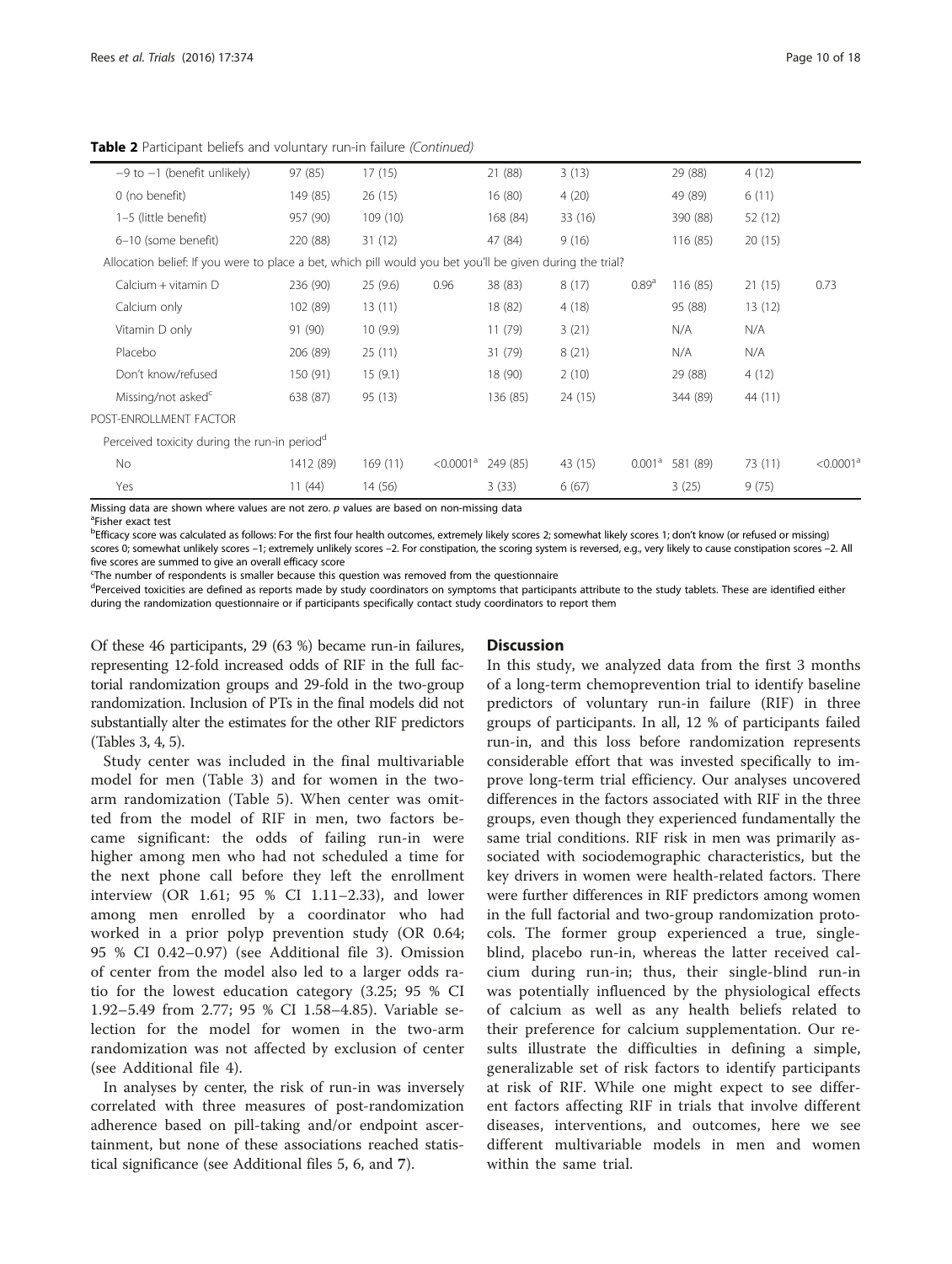<span id="page-10-0"></span>Table 3 Logistic regression models of voluntary run-in failure: full factorial study males

|                                                         | Unadjusted OR<br>$(95%$ CI) <sup>a</sup> | $\mathcal{P}$ | Final model: adjusted<br>OR (95 % CI) C index<br>$= 0.73$ | $\mathcal{D}$ | Final model + perceived toxicity $p$<br>adjusted OR (95 % CI) <sup>b</sup> C index<br>$= 0.75$ |       |
|---------------------------------------------------------|------------------------------------------|---------------|-----------------------------------------------------------|---------------|------------------------------------------------------------------------------------------------|-------|
| Total participants                                      |                                          |               | $N = 1604$                                                |               | $N = 1604$                                                                                     |       |
| Age (per 5 years)                                       | $0.87$ (0.78-0.97)                       | 0.01          | $0.85(0.76 - 0.96)$                                       | 0.01          | $0.84(0.75 - 0.95)$                                                                            | 0.01  |
| Race                                                    |                                          | 0.01          |                                                           |               |                                                                                                |       |
| White                                                   | Reference                                |               |                                                           |               |                                                                                                |       |
| <b>Black</b>                                            | $1.82(1.10-3.01)$                        |               |                                                           |               |                                                                                                |       |
| Other                                                   | $1.29(0.60 - 2.76)$                      |               |                                                           |               |                                                                                                |       |
| Unknown/refused                                         | 2.21 (1.20-4.07)                         |               |                                                           |               |                                                                                                |       |
| Hispanic ethnicity                                      |                                          | < 0.0001      |                                                           |               |                                                                                                |       |
| No                                                      | Reference                                |               |                                                           |               |                                                                                                |       |
| Yes                                                     | 2.62 (1.62-4.22)                         |               |                                                           |               |                                                                                                |       |
| Marital status                                          |                                          | 0.001         |                                                           | 0.01          |                                                                                                | 0.01  |
| Single                                                  | 1.89 (1.29-2.76)                         |               | $1.65(1.10-2.47)$                                         |               | $1.73(1.16 - 2.60)$                                                                            |       |
| Married/cohabitating                                    | Reference                                |               | Reference                                                 |               | Reference                                                                                      |       |
| Education                                               |                                          | < 0.0001      |                                                           | 0.001         |                                                                                                | 0.004 |
| Did not graduate high school                            | 3.56 (2.18-5.81)                         |               | 2.77 (1.58-4.85)                                          |               | 2.57 (1.45-4.57)                                                                               |       |
| Graduated high school                                   | $0.92(0.57 - 1.50)$                      |               | $0.93(0.56 - 1.55)$                                       |               | $0.90(0.53 - 1.51)$                                                                            |       |
| Any college education                                   | Reference                                |               | Reference                                                 |               | Reference                                                                                      |       |
| Taking a multivitamin                                   |                                          | 0.04          |                                                           |               |                                                                                                |       |
| No                                                      | Reference                                |               |                                                           |               |                                                                                                |       |
| Yes                                                     | $0.72$ $(0.53 - 0.99)$                   |               |                                                           |               |                                                                                                |       |
| Taking calcium supplements                              |                                          | 0.07          |                                                           |               |                                                                                                |       |
| No                                                      | Reference                                |               |                                                           |               |                                                                                                |       |
| Yes                                                     | $0.46$ $(0.20 - 1.05)$                   |               |                                                           |               |                                                                                                |       |
| Taking vitamin D supplements                            |                                          | 0.06          |                                                           |               |                                                                                                |       |
| No                                                      | Reference                                |               |                                                           |               |                                                                                                |       |
| Yes                                                     | $0.25(0.06 - 1.03)$                      |               |                                                           |               |                                                                                                |       |
| Experienced muscular weakness in last year              |                                          | 0.09          |                                                           |               |                                                                                                |       |
| None                                                    | Reference                                |               |                                                           |               |                                                                                                |       |
| Some                                                    | $1.81(0.95 - 3.45)$                      |               |                                                           |               |                                                                                                |       |
| Severe                                                  | 2.22 (0.61-8.03)                         |               |                                                           |               |                                                                                                |       |
| SF-36 mental component summary<br>measure (per 5 units) | $0.90(0.80 - 1.01)$                      | 0.08          |                                                           |               |                                                                                                |       |
| Study center                                            |                                          | < 0.0001      |                                                           | 0.0003        |                                                                                                | 0.001 |
| Α                                                       | Reference                                |               | Reference                                                 |               | Reference                                                                                      |       |
| B                                                       | $1.53(0.40 - 5.79)$                      |               | $1.54(0.40 - 5.89)$                                       |               | 1.52 (0.40-5.84)                                                                               |       |
| C                                                       | 1.82 (0.42-7.78)                         |               | $1.99(0.46 - 8.56)$                                       |               | $1.62(0.36 - 7.27)$                                                                            |       |
| D                                                       | 4.84 (1.54-15.25)                        |               | 4.34 (1.36-13.86)                                         |               | 4.38 (1.37-14.02)                                                                              |       |
| E                                                       | $6.19(2.38 - 16.13)$                     |               | $5.55(2.11-14.61)$                                        |               | 5.40 (2.04-14.27)                                                                              |       |
| F                                                       | $6.63$ $(2.43 - 18.05)$                  |               | 6.46 (2.34-17.83)                                         |               | $5.90(2.12 - 16.42)$                                                                           |       |
| G                                                       | 7.30 (2.71-19.63)                        |               | 6.51 (2.40-17.67)                                         |               | $6.29$ $(2.30-17.18)$                                                                          |       |
| Н                                                       | 7.74 (2.94-20.41)                        |               | 7.28 (2.74-19.33)                                         |               | $6.45(2.41 - 17.29)$                                                                           |       |
| $\overline{\phantom{a}}$                                | 9.22 (3.45-24.69)                        |               | 8.91 (3.31-24.04)                                         |               | 8.67 (3.20-23.52)                                                                              |       |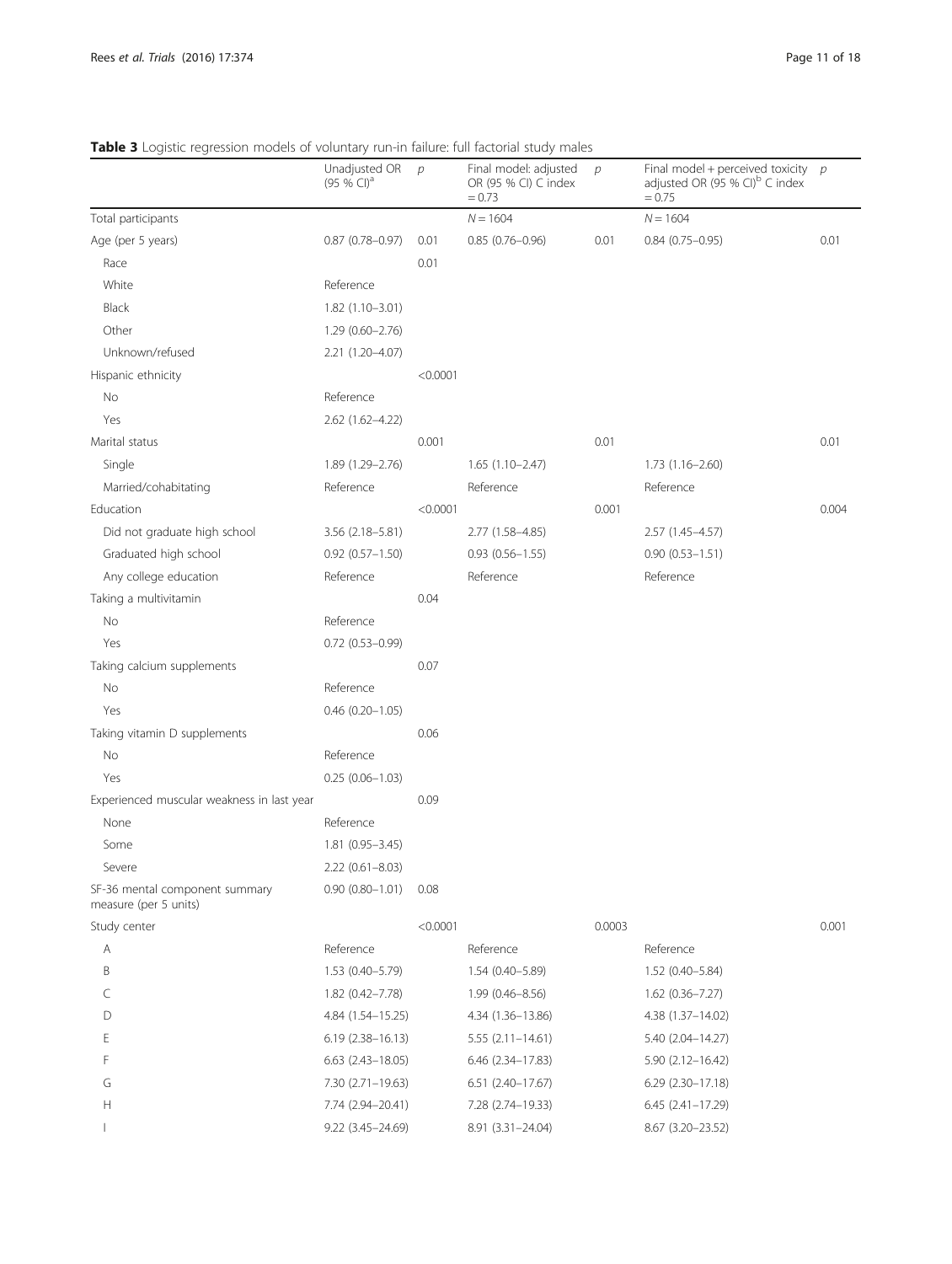| $\vert$                                                                                               | 11.35<br>$(3.37 - 38.15)$ |          | 7.06 (2.01-24.76) |          | 7.28 (2.07-26.65)  |          |
|-------------------------------------------------------------------------------------------------------|---------------------------|----------|-------------------|----------|--------------------|----------|
| Κ                                                                                                     | 14.05<br>$(5.22 - 37.77)$ |          | 8.20 (2.96-22.70) |          | 7.73 (2.76-21.63)  |          |
| Refused any questions during in-person<br>enrollment questionnaire <sup>c</sup>                       |                           | 0.004    |                   |          |                    |          |
| <b>No</b>                                                                                             | Reference                 |          |                   |          |                    |          |
| Yes                                                                                                   | 7.93 (1.97-31.97)         |          |                   |          |                    |          |
| Answered "Don't know" to any questions<br>during enrollment in-person questionnaire <sup>c</sup>      |                           | 0.01     |                   |          |                    |          |
| No                                                                                                    | Reference                 |          |                   |          |                    |          |
| Yes                                                                                                   | 1.82 (1.14-2.92)          |          |                   |          |                    |          |
| Refused/missed any questions during<br>enrollment self-administered<br>questionnaires <sup>c</sup>    |                           | < 0.0001 |                   | < 0.0001 |                    | < 0.0001 |
| <b>No</b>                                                                                             | Reference                 |          | Reference         |          | Reference          |          |
| Yes                                                                                                   | $2.48(1.81 - 3.41)$       |          | 1.97 (1.40-2.76)  |          | 2.09 (1.48-2.95)   |          |
| Scheduled next interview phone call<br>during intake appointment <sup>c</sup>                         |                           | 0.001    |                   |          |                    |          |
| No                                                                                                    | $1.77(1.25 - 2.50)$       |          |                   |          |                    |          |
| Yes                                                                                                   | Reference                 |          |                   |          |                    |          |
| Coordinator worked in a prior polyp<br>prevention trial <sup>c</sup>                                  |                           | 0.01     |                   |          |                    |          |
| No                                                                                                    | Reference                 |          |                   |          |                    |          |
| Yes                                                                                                   | $0.61(0.41 - 0.90)$       |          |                   |          |                    |          |
| Preference: If you could choose, which kind<br>of pill would you like to receive during the<br>study? |                           | 0.09     |                   |          |                    |          |
| Calcium + vitamin D                                                                                   | Reference                 |          |                   |          |                    |          |
| Calcium only                                                                                          | $1.86(1.01 - 3.43)$       |          |                   |          |                    |          |
| Vitamin D only                                                                                        | $1.84(0.97 - 3.46)$       |          |                   |          |                    |          |
| Placebo                                                                                               | $0.56$ $(0.13 - 2.36)$    |          |                   |          |                    |          |
| Don't know/refused                                                                                    | $1.25(0.88 - 1.77)$       |          |                   |          |                    |          |
| Had a perceived toxicity during run-in                                                                |                           |          |                   |          |                    | < 0.0001 |
| No                                                                                                    |                           |          |                   |          | Reference          |          |
| Yes                                                                                                   |                           |          |                   |          | 12.21 (5.08-29.33) |          |

Table 3 Logistic regression models of voluntary run-in failure: full factorial study males (Continued)

<sup>a</sup>lncluded were all variables that had  $p < 0.1$  $p < 0.1$  from Table 1 and baseline factors from Table [2](#page-8-0)<br><sup>b</sup>Einal model plus perceived toxicity, the post-enrollment factor from Table 2

<sup>b</sup>Final model plus perceived toxicity, the post-enrollment factor from Table [2](#page-8-0)

Not a priori potential predictors

In the two larger groups, study center was associated with an 8- to 13-fold variation in odds of RIF, even after adjustment for other factors. This substantial effect may reflect differences in the methods used by study staff at each center, or it may be due to residual confounding by medical, educational, cultural, or other characteristics of the participants. With the available data, we could not identify differences in methods between centers. However, in post hoc analyses designed to explore the substantial heterogeneity in RIF by center, we found that building the model without center led, among men, to

stronger associations between run-in failure and coordinator experience, timely scheduling of the next interview, and participant education. Center may represent a mix of factors including participant and coordinator characteristics, participants' uncertainty about their commitment, and competing constraints on their time (e.g., by employment). Center has been associated with RIF risk in other settings [[6, 7\]](#page-17-0), and this association may be worth exploring in future trials. Will a center with more RIFs subsequently have better adherence and endpoint ascertainment because participants were more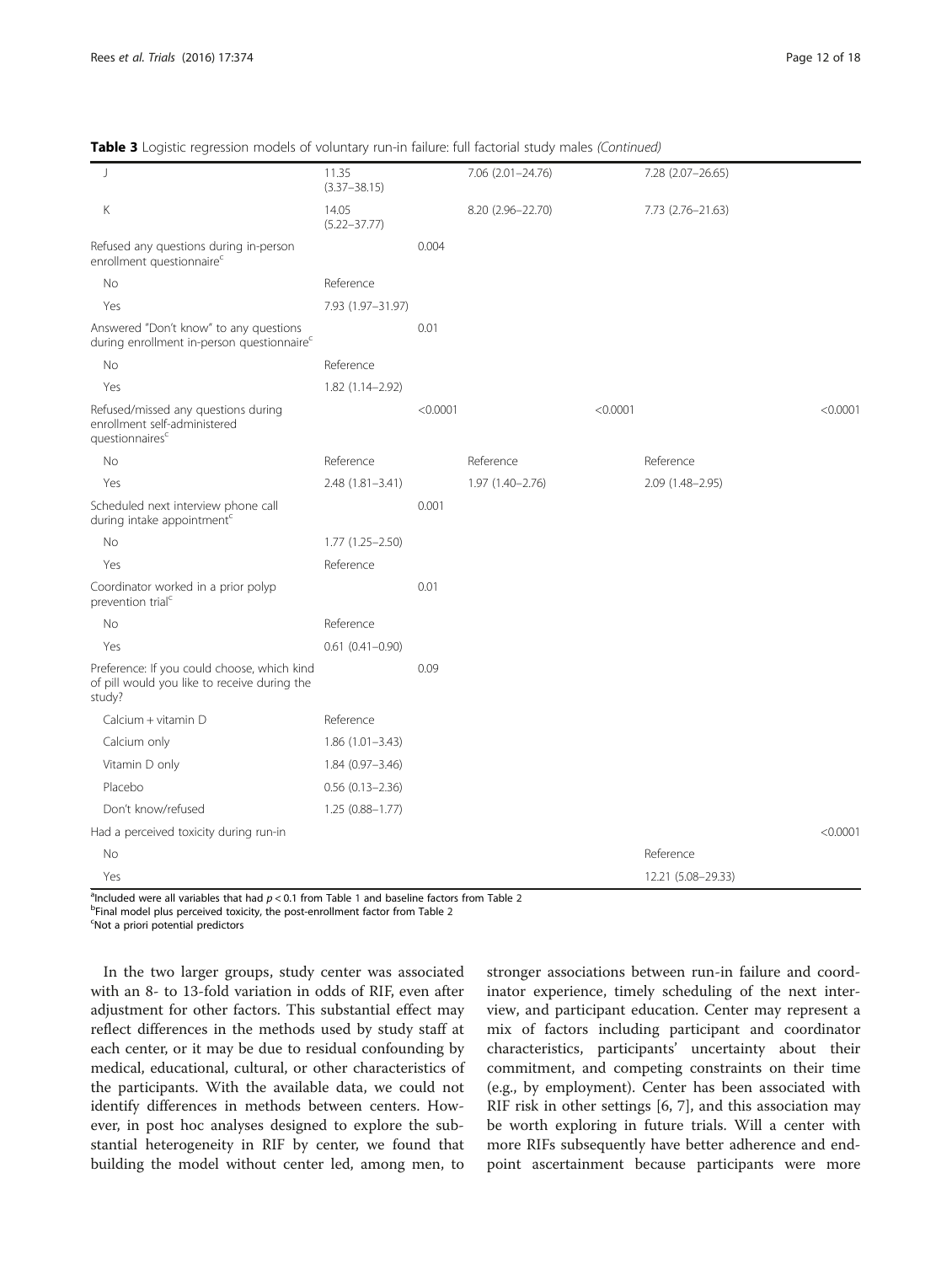<span id="page-12-0"></span>Table 4 Logistic regression models of run-in failure: full factorial study females

|                                                                                          | Unadjusted OR<br>$(95 % Cl)^{a}$ | $\mathcal{D}$ | Final model: adjusted OR<br>(95 % CI) C index = 0.62 | $\mathcal{D}$ | Final model + perceived toxicity<br>adjusted OR (95 % CI) <sup>b</sup> C index = 0.66 | $\overline{p}$ |
|------------------------------------------------------------------------------------------|----------------------------------|---------------|------------------------------------------------------|---------------|---------------------------------------------------------------------------------------|----------------|
| Total participants                                                                       |                                  |               | $N = 301$                                            |               | $N = 301$                                                                             |                |
| Race                                                                                     |                                  | 0.06          |                                                      |               |                                                                                       |                |
| White                                                                                    | Reference                        |               |                                                      |               |                                                                                       |                |
| <b>Black</b>                                                                             | $0.92(0.34 - 2.52)$              |               |                                                      |               |                                                                                       |                |
| Other                                                                                    | $2.85(0.50-16.13)$               |               |                                                      |               |                                                                                       |                |
| Unknown/refused                                                                          | 4.75 (1.38-16.38)                |               |                                                      |               |                                                                                       |                |
| Hispanic ethnicity                                                                       |                                  | 0.05          |                                                      |               |                                                                                       |                |
| No                                                                                       | Reference                        |               |                                                      |               |                                                                                       |                |
| Yes                                                                                      | 3.07 (0.98-9.59)                 |               |                                                      |               |                                                                                       |                |
| Marital status                                                                           |                                  | 0.04          |                                                      |               |                                                                                       |                |
| Married/cohabitating                                                                     | Reference                        |               |                                                      |               |                                                                                       |                |
| Single                                                                                   | 1.95 (1.04-3.66)                 |               |                                                      |               |                                                                                       |                |
| Education                                                                                |                                  | 0.08          |                                                      |               |                                                                                       |                |
| Did not graduate high school                                                             | $2.75(1.05 - 7.23)$              |               |                                                      |               |                                                                                       |                |
| Graduated high school                                                                    | 1.69 (0.79-3.63)                 |               |                                                      |               |                                                                                       |                |
| Any college education                                                                    | Reference                        |               |                                                      |               |                                                                                       |                |
| Smoking status                                                                           |                                  | 0.07          |                                                      |               |                                                                                       |                |
| Never                                                                                    | Reference                        |               |                                                      |               |                                                                                       |                |
| Former                                                                                   | $1.80(0.91 - 3.56)$              |               |                                                      |               |                                                                                       |                |
| Current                                                                                  | 2.55 (1.06-6.17)                 |               |                                                      |               |                                                                                       |                |
| Number of prescription medications                                                       |                                  | 0.03          |                                                      | 0.03          |                                                                                       | 0.03           |
| 0                                                                                        | Reference                        |               | Reference                                            |               | Reference                                                                             |                |
| 1                                                                                        | $0.43(0.14 - 1.30)$              |               | $0.43(0.14 - 1.30)$                                  |               | $0.40(0.13 - 1.26)$                                                                   |                |
| 2                                                                                        | $0.21$ (0.05-0.87)               |               | $0.21$ (0.05-0.87)                                   |               | $0.21$ (0.05-0.87)                                                                    |                |
| $3+$                                                                                     | $0.99(0.41 - 2.39)$              |               | $0.99(0.41 - 2.39)$                                  |               | $0.97$ $(0.39 - 2.38)$                                                                |                |
| Experienced muscular pain in last year                                                   |                                  | 0.07          |                                                      |               |                                                                                       |                |
| None                                                                                     | Reference                        |               |                                                      |               |                                                                                       |                |
| Some                                                                                     | $0.39(0.11 - 1.31)$              |               |                                                      |               |                                                                                       |                |
| Severe                                                                                   | 3.66 (0.79-16.96)                |               |                                                      |               |                                                                                       |                |
| Experienced muscular weakness in last year                                               |                                  | 0.10          |                                                      |               |                                                                                       |                |
| None/some                                                                                | Reference                        |               |                                                      |               |                                                                                       |                |
| Severe                                                                                   | 5.32 (0.73-38.71)                |               |                                                      |               |                                                                                       |                |
| Refused any questions during enrollment<br>self-administered questionnaires <sup>c</sup> |                                  | 0.03          |                                                      |               |                                                                                       |                |
| No                                                                                       | Reference                        |               |                                                      |               |                                                                                       |                |
| Yes                                                                                      | 2.41 (1.11-5.27)                 |               |                                                      |               |                                                                                       |                |
| Had a perceived toxicity during run-in                                                   |                                  |               |                                                      |               |                                                                                       | 0.001          |
| No                                                                                       |                                  |               |                                                      |               | Reference                                                                             |                |
| Yes                                                                                      |                                  |               |                                                      |               | 12.26 (2.79-54.00)                                                                    |                |

<sup>a</sup>lncluded were all variables that had  $p < 0.1$  $p < 0.1$  from Table 1 and baseline factors from Table [2](#page-8-0)<br>beinal model plus persolved toxisity the post ensellment factor from Table 2

 $b$ Final model plus perceived toxicity, the post-enrollment factor from Table [2](#page-8-0)

Not a priori potential predictors

stringently selected, or does a high RIF rate indicate a local problem that will persist throughout the study? Our exploratory post hoc data hinted that centers with more RIFs had lower rates of post-randomization adherence and trial completion; this might suggest local differences by center, e.g., in study methods, or in intrinsic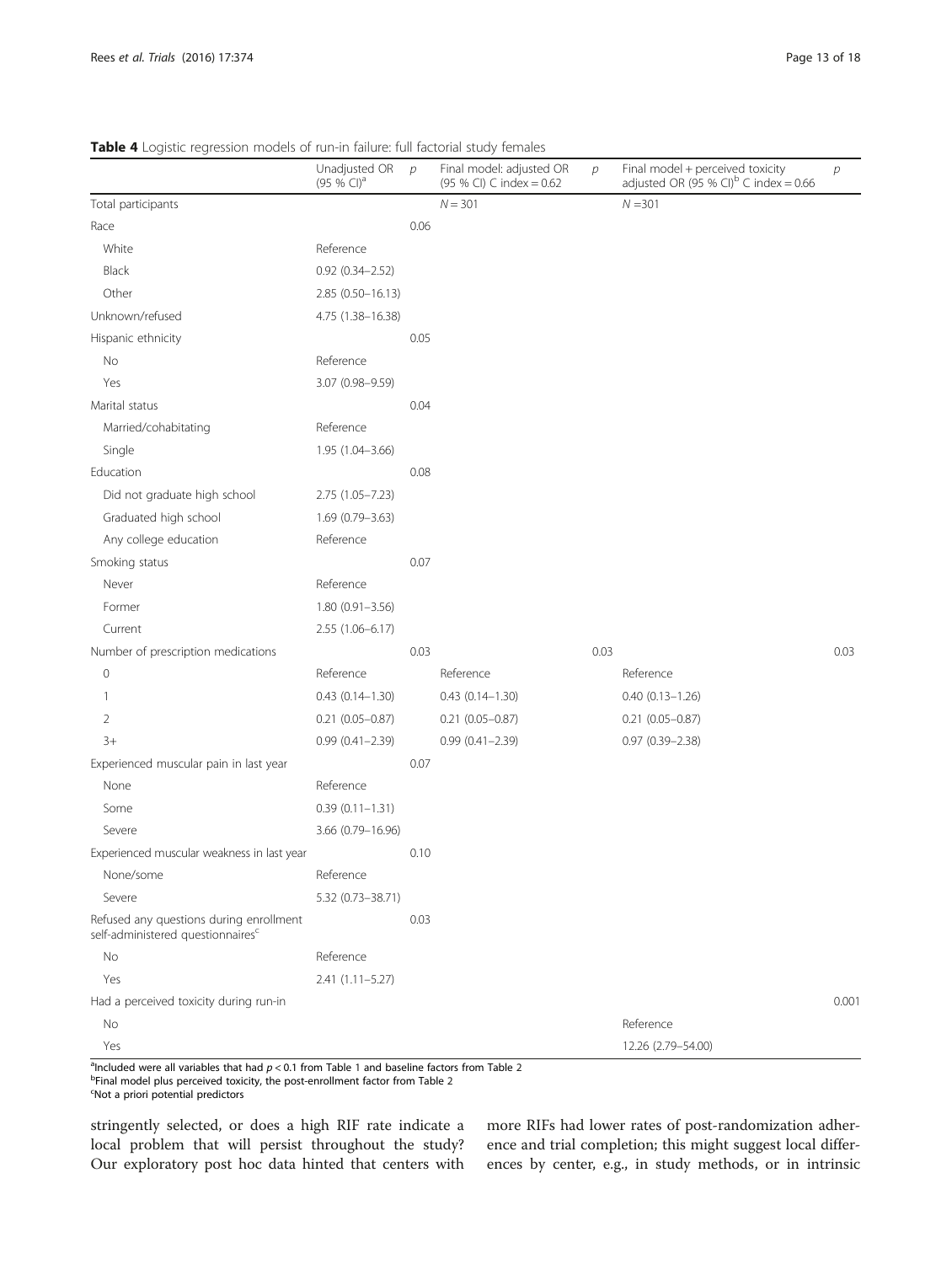|                                                                              | Unadjusted OR<br>$(95%$ CI) <sup>a</sup> | $\mathcal{D}$ | Final model: adjusted<br>OR (95 % CI) C index =<br>0.79 | $\mathcal{D}$ | Final model + perceived toxicity<br>adjusted OR (95 % CI) <sup>b</sup> C index =<br>0.81 | $\mathcal{D}$ |
|------------------------------------------------------------------------------|------------------------------------------|---------------|---------------------------------------------------------|---------------|------------------------------------------------------------------------------------------|---------------|
| Total participants                                                           |                                          |               | $N = 659$                                               |               | $N = 659$                                                                                |               |
| Race                                                                         |                                          | 0.01          |                                                         |               |                                                                                          |               |
| White                                                                        | Reference                                |               |                                                         |               |                                                                                          |               |
| <b>Black</b>                                                                 | 2.44 (1.29-4.62)                         |               |                                                         |               |                                                                                          |               |
| Other                                                                        | $0.48$ $(0.06 - 3.66)$                   |               |                                                         |               |                                                                                          |               |
| Unknown/refused                                                              | $2.50(1.21 - 5.17)$                      |               |                                                         |               |                                                                                          |               |
| Marital status                                                               |                                          | 0.04          |                                                         |               |                                                                                          |               |
| Married/cohabitating                                                         | Reference                                |               |                                                         |               |                                                                                          |               |
| Single                                                                       | $1.66(1.03 - 2.69)$                      |               |                                                         |               |                                                                                          |               |
| Education                                                                    |                                          | 0.03          |                                                         |               |                                                                                          |               |
| Did not graduate high school                                                 | 2.38 (1.21-4.69)                         |               |                                                         |               |                                                                                          |               |
| Graduated high school                                                        | $1.52(0.82 - 2.83)$                      |               |                                                         |               |                                                                                          |               |
| Any college education                                                        | Reference                                |               |                                                         |               |                                                                                          |               |
| Taking a multivitamin <sup>c</sup>                                           |                                          | 0.001         |                                                         | 0.002         |                                                                                          | 0.004         |
| No                                                                           | Reference                                |               | Reference                                               |               | Reference                                                                                |               |
| Yes                                                                          | $0.44(0.27 - 0.71)$                      |               | $0.44(0.26 - 0.75)$                                     |               | $0.45(0.26 - 0.77)$                                                                      |               |
| Taking calcium supplements <sup>c</sup>                                      |                                          | 0.001         |                                                         |               |                                                                                          |               |
| No                                                                           | Reference                                |               |                                                         |               |                                                                                          |               |
| Yes                                                                          | $0.45(0.28 - 0.73)$                      |               |                                                         |               |                                                                                          |               |
| Taking vitamin D supplements <sup>c</sup>                                    |                                          |               |                                                         |               |                                                                                          |               |
| No                                                                           | Reference                                | 0.0003        |                                                         |               |                                                                                          |               |
| Yes                                                                          | $0.31(0.16 - 0.58)$                      |               |                                                         |               |                                                                                          |               |
| SF-36 mental component summary<br>measure (per 5 units)                      | $0.81$ (0.70-0.94)                       | 0.01          |                                                         |               |                                                                                          |               |
| SF-36 physical component summary<br>measure (per 5 units)                    | $0.75(0.65 - 0.86)$                      |               | $< 0.0001$ 0.73 (0.62-0.86)                             | 0.0002        | $0.70(0.58 - 0.83)$                                                                      | < 0.0001      |
| Study center                                                                 |                                          | < 0.0001      |                                                         | < 0.0001      |                                                                                          | < 0.0001      |
| Α                                                                            | Reference                                |               | Reference                                               |               | Reference                                                                                |               |
| B                                                                            | $1.51(0.29 - 7.74)$                      |               | $0.86$ $(0.14 - 5.42)$                                  |               | $1.00(0.15 - 6.56)$                                                                      |               |
| C                                                                            | $1.27(0.21 - 7.90)$                      |               | 1.39 (0.22-8.82)                                        |               | $1.68(0.25 - 11.13)$                                                                     |               |
| D                                                                            | 1.33 (0.22-8.28)                         |               | $1.07(0.17 - 6.85)$                                     |               | 1.23 (0.19-8.17)                                                                         |               |
| Ε                                                                            | 2.24 (0.52-9.72)                         |               | $1.84(0.42 - 8.18)$                                     |               | 1.88 (0.40-8.85)                                                                         |               |
| F                                                                            | 14.67 (4.16-51.74)                       |               | 13.17 (3.65-47.58)                                      |               | 14.37 (3.76-55.00)                                                                       |               |
| G                                                                            | $1.85(0.40 - 8.56)$                      |               | 2.02 (0.43-9.52)                                        |               | 1.97 (0.38-10.30)                                                                        |               |
| Н                                                                            | 6.31 (1.68-23.69)                        |               | 4.90 (1.28-18.80)                                       |               | $5.32(1.31 - 21.53)$                                                                     |               |
|                                                                              | 5.50 (1.52-19.88)                        |               | $5.58(1.51 - 20.68)$                                    |               | $6.18(1.58 - 24.18)$                                                                     |               |
| J                                                                            | $6.37(0.94 - 43.30)$                     |               | 5.36 (0.73-39.45)                                       |               | $6.63$ $(0.85 - 51.46)$                                                                  |               |
| Κ                                                                            | 7.72 (2.12-28.14)                        |               | 4.12 (1.06-15.97)                                       |               | $3.12(0.75 - 13.02)$                                                                     |               |
| Colonoscopy surveillance interval                                            |                                          | 0.004         |                                                         | 0.03          |                                                                                          | 0.02          |
| 3 years                                                                      | Reference                                |               | Reference                                               |               | Reference                                                                                |               |
| 5 years                                                                      | 2.08 (1.27-3.41)                         |               | 1.91 (1.08-3.37)                                        |               | $2.06(1.13 - 3.74)$                                                                      |               |
| Refused any questions during<br>enrollment intake questionnaire <sup>d</sup> |                                          | 0.01          |                                                         |               |                                                                                          |               |

# <span id="page-13-0"></span>Table 5 Logistic regression models of run-in failure: two-group randomization females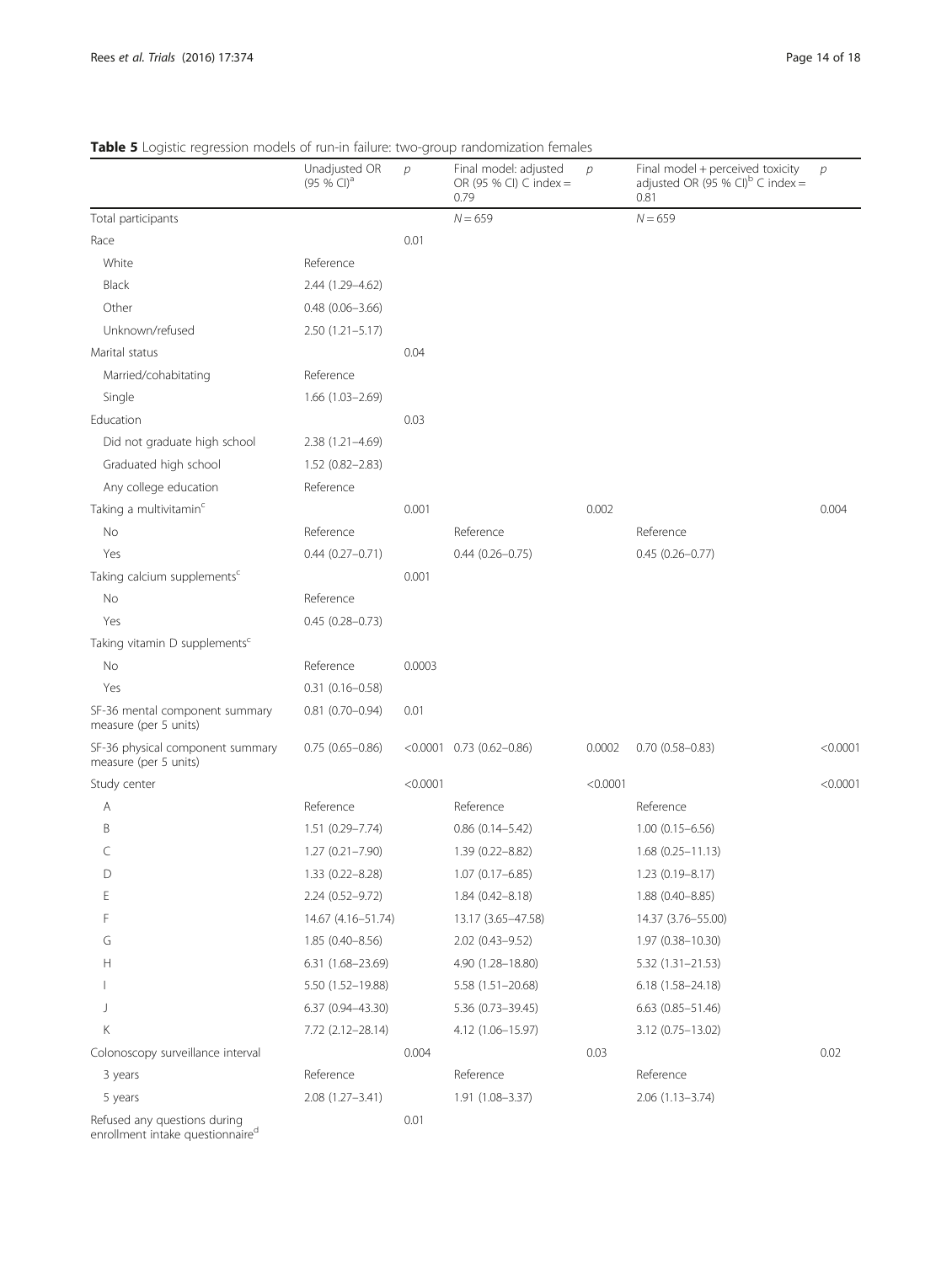| No                                                                                               | Reference                  |       |                     |          |
|--------------------------------------------------------------------------------------------------|----------------------------|-------|---------------------|----------|
| Yes                                                                                              | 22.14<br>$(2.28 - 215.43)$ |       |                     |          |
| Answered "Don't know" to any<br>questions during enrollment intake<br>questionnaire <sup>d</sup> |                            | 0.05  |                     |          |
| <b>No</b>                                                                                        | Reference                  |       |                     |          |
| Yes                                                                                              | $1.85(1.00 - 3.43)$        |       |                     |          |
| Refused any questions during<br>enrollment self-administered<br>questionnaires <sup>d</sup>      |                            | 0.002 |                     |          |
| No                                                                                               | Reference                  |       |                     |          |
| Yes                                                                                              | 2.49 (1.42-4.38)           |       |                     |          |
| Counseled at baseline to change diet <sup>d</sup>                                                |                            | 0.07  |                     |          |
| No                                                                                               | Reference                  |       |                     |          |
| Yes                                                                                              | $3.71(0.91 - 15.12)$       |       |                     |          |
| Improve mood                                                                                     |                            | 0.06  |                     |          |
| Very/somewhat likely                                                                             | Reference                  |       |                     |          |
| Don't know                                                                                       | $0.54(0.32 - 0.92)$        |       |                     |          |
| Very/somewhat unlikely                                                                           | $0.65(0.33 - 1.29)$        |       |                     |          |
| Cause constipation                                                                               |                            | 0.10  |                     |          |
| Very/somewhat likely                                                                             | Reference                  |       |                     |          |
| Don't know                                                                                       | $0.55(0.31 - 0.96)$        |       |                     |          |
| Very/somewhat unlikely                                                                           | $0.61(0.33 - 1.12)$        |       |                     |          |
| Had a perceived toxicity during the<br>run-in period                                             |                            |       |                     | < 0.0001 |
| No                                                                                               |                            |       | Reference           |          |
| Yes                                                                                              |                            |       | 29.02 (6.83-123.33) |          |

Table 5 Logistic regression models of run-in failure: two-group randomization females (Continued)

<sup>a</sup>lncluded were all variables that had  $p < 0.1$  $p < 0.1$  from Table 1 and baseline factors from Table [2](#page-8-0)<br><sup>b</sup>Einal model plus perceived toxicity, the post-enrollment factor from Table 2

<sup>b</sup>Final model plus perceived toxicity, the post-enrollment factor from Table [2](#page-8-0)

 ${}^{\text{c}}$ Baseline multivitamin, calcium, and vitamin D supplement use were collinear variables; the first was included in the model

<sup>d</sup>Not a priori potential predictors

differences among the participants who enrolled in each region.

Among men, those who were younger, single, and had not graduated high school had the greatest risk of failing run-in. One possible explanation is that those who were working had less time to commit to the study than retired participants, but we did not collect employment data. In addition, men had twice the risk of RIF if they overlooked or refused to answer one or more questions in two self-administered questionnaires (SAQs). This finding might be explained by an association between perfect completion of the SAQ and an individual's motivations underlying trial participation. However, an alternative explanation is differences in quality checking by study staff; those who more effectively identified missing SAQ questions and had participants correct them may have also been better at motivating enrollees during enrollment and run-in. With our data, we could not

distinguish these two possibilities. The first suggests that a SAQ could be developed to help identify individuals at risk of run-in failure and target them for intervention. The second could be addressed via improvements in staff training and motivational protocols.

In women, health-related factors tended to be associated with RIF. In the full factorial randomization, RIF was most frequent among women taking no prescription medications at baseline. Among women in the twogroup randomization, RIF was less common among women who took vitamin supplements at baseline, had better SF-36 physical health scores, and a 3-year (rather than a 5-year) trial participation, which represents not only a shorter commitment to trial participation, but also higher risk adenomas that require more intensive follow-up. We found no convincing evidence that the successful negotiation of run-in was associated with participants' expectations of health benefits from the agents,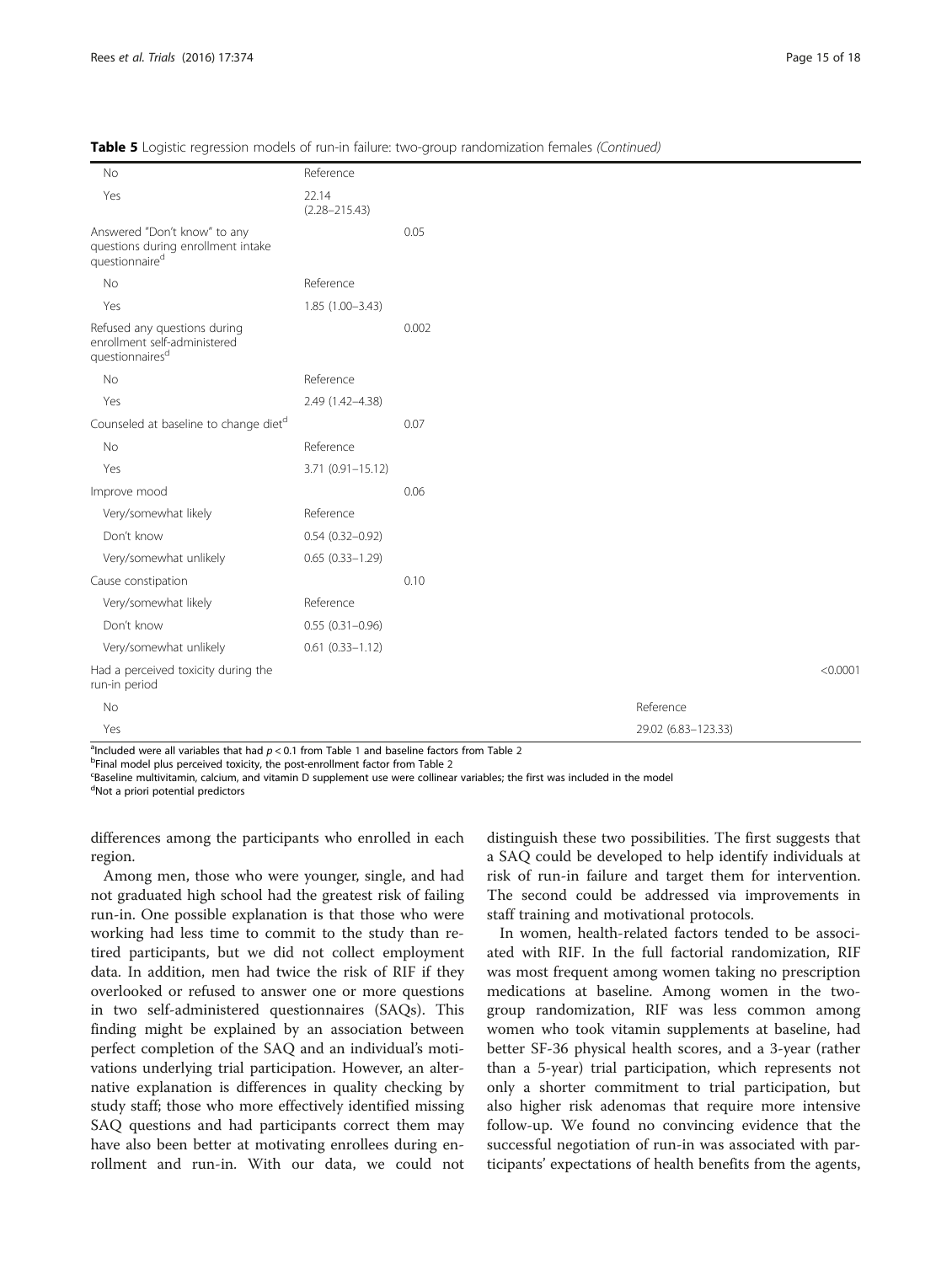which tablets they would prefer if given the choice, or which agents they guessed they would be given for the study. Other studies have found that trial participation is associated with altruistic factors  $[8-11]$  $[8-11]$  $[8-11]$  $[8-11]$  $[8-11]$ , so it is possible that individuals with stronger feelings about the study agents were less likely to enroll in the first place.

Predictors of RIF have varied in previous trials. RIF was associated with lower Karnofsky performance score and lower education level in a head and neck cancer chemoprevention trial [[12\]](#page-17-0), and with younger age, not working, and smoking, in a trial of pregnant women to prevent adverse neonatal outcomes [\[7](#page-17-0)]. Interestingly, in the latter study, the proportions of RIFs ranged from 20–40 % in five clinics but was lowest in one clinic where participants were told they would receive sugar pills during run-in. Another trial of motivational interventions to reduce blood pressure found no significant characteristics of RIFs, but the sample was small [[1](#page-17-0)].

In our trial and others, the purpose of the adherence run-in is to help researchers identify and randomize the participants most likely to follow trial protocol. Its potential advantages include the retention of good long-term adherers [\[13\]](#page-17-0), improved efficiency [\[14\]](#page-17-0), improved internal validity in the estimation of efficacy, and greater statistical precision [\[15\]](#page-17-0). There is certainly evidence that removing poor adherers can change a study's effect estimates. For example, in a trial of lovastatin to reduce cholesterol levels, Davis et al. found that participants who would have failed run-in had an adherence criterion been applied, experienced 17.8 % smaller cholesterol reductions than more adherent participants [\[6](#page-17-0)]. By retaining these individuals in the trial, the proportion of less educated participants was increased (improving generalizability), but the overall measure of lovastatin's effectiveness was 5.2 % lower than it would otherwise have been. Pablos-Mendez discussed two comparable trials of aspirin to prevent myocardial infarction [[2](#page-17-0)]. The first trial, in American physicians, included a run-in and reported 90 % adherence over 5 years and a significant risk reduction of 44 % [\[16\]](#page-17-0). The other trial, in British physicians, did not include a run-in, and reported adherence of 70 % over 6 years and a nonsignificant risk reduction of 3 % [[17](#page-17-0)]. These findings support the use of run-in to improve adherence, provided that the goal is to estimate efficacy rather than effectiveness.

One concern about the adherence run-in is that individuals who adhere poorly to treatment are very different than those who adhere well, with respect to health and other characteristics; poor adherers have worse health outcomes during clinical trials independent of assignment to the active or placebo group [[18](#page-17-0)–[23](#page-17-0)], and their exclusion may therefore reduce generalizability. Further, improvements in efficiency offered by the runin may be attenuated if the exclusion criteria misclassify individuals who would have gone on to complete the

trial successfully [[14\]](#page-17-0). Although early trial adherence and longer term adherence tend to be highly correlated [\[7](#page-17-0)], one study showed that this was true for less educated participants but not for more educated ones [\[6\]](#page-17-0). The implication is that exclusion of better educated participants who adhere poorly during run-in may be relatively inefficient because their longer term adherence is less accurately predicted. However, although the factors associated with adherence in different settings have been studied extensively [\[24, 25\]](#page-17-0), RIF is not simply an adherence issue; it also gives participants an opportunity to reconsider their enrollment ("buyer's remorse"). In one study, when patients were interviewed within a month of enrollment in a variety of clinical trials, 16 (12 %) had already considered dropping out, and 4 of those continued because of a sense of obligation, despite a preference to withdraw [[26](#page-17-0)]. In our study, 21 % of RIFs (4 % of enrollees medically eligible for randomization) clearly stated that they did not want to continue participating, and a further 12 % were uncooperative or could not be contacted. But among the two-thirds of RIFs we attributed to poor adherence, ambivalence towards trial participation may have been the underlying cause of that poor adherence in some cases. It is also possible that the \$100 incentive payment was the primary motivation for enrollment; this may account for some early dropouts.

Future studies of run-in might collect more granular data to distinguish poor adherence from disinclination to continue in the trial. Potential strategies to address both problems may include increased communication with participants during run-in to elicit questions and concerns, motivate participants in their pill-taking routine, and develop a rapport that encourages individuals to stay in the trial. One option might be a two-stage run-in. For example, in our trial, participants could have been telephoned one week after enrollment to assess early adherence, identify cases of "buyer's remorse," and provide explanations and motivational counseling where appropriate. After 3 months, persistent non-adherers could be excluded from randomization as usual, and randomization could be stratified according to whether motivational counseling was initiated, to assess the impact of the strategy by subgroup. This approach could be extended to study the ideal frequency of participant contact or counseling needed to retain promising participants but not reluctant enrollees with poor long-term prospects of adherence.

Forty-six participants (2 % of enrollees and 15 % of RIFs) contacted their coordinator to report perceived toxicities (PTs) during run-in, and almost two-thirds of those became RIFs. In the full factorial randomization, participants received placebo during run-in and PTs were associated with a 12-fold increased odds of RIF. In the two-group randomization, women receiving calcium and reporting a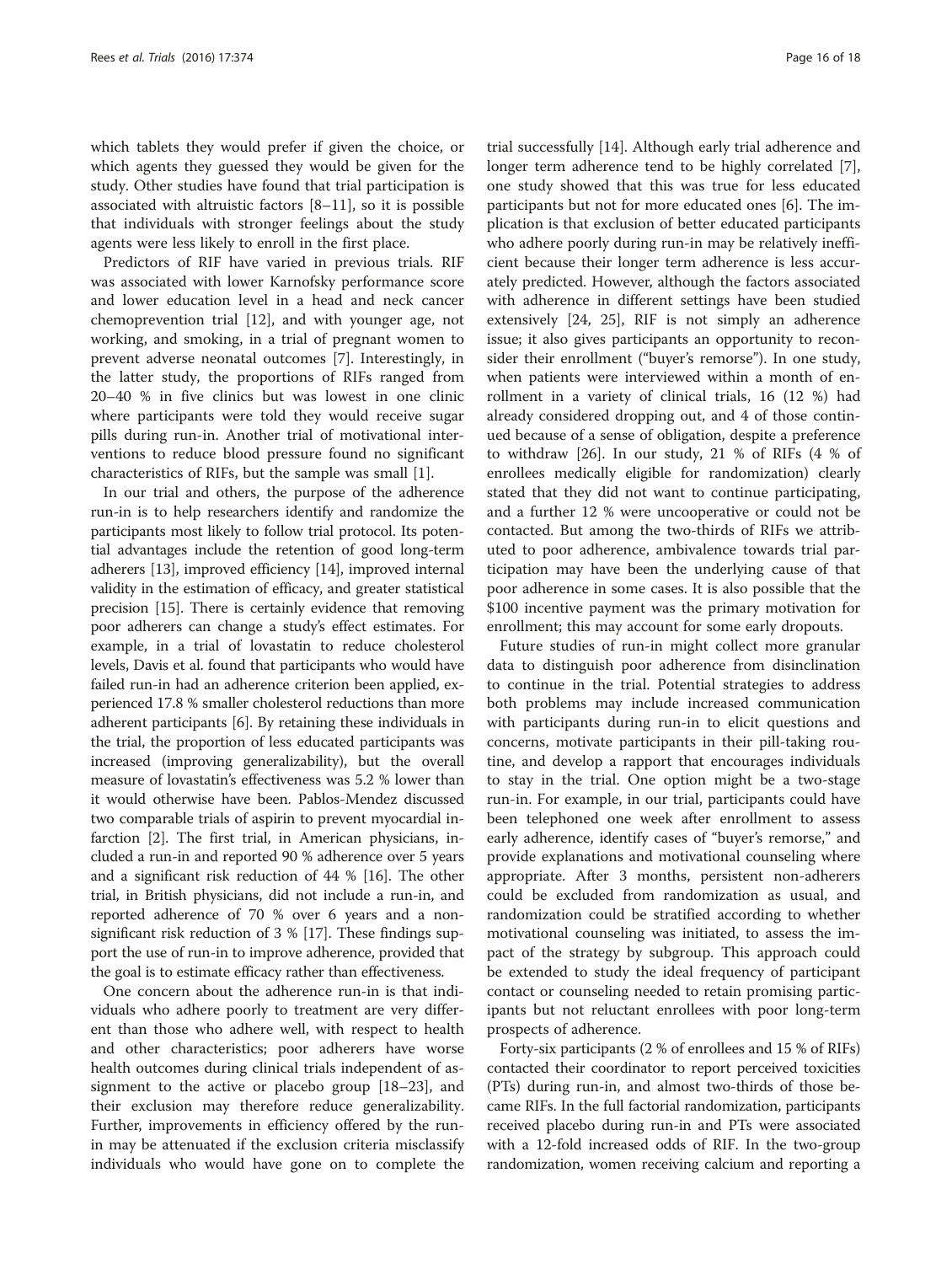<span id="page-16-0"></span>PT experienced a 29-fold increase in odds of RIF. However, the risk of PT was similar in those given placebo or calcium during run-in. When a participant develops any new symptom by chance during run-in, they may attribute it to the study intervention; alternatively, the PT may be a nocebo phenomenon arising from expectations of an adverse effect upon starting a new treatment. Up to a quarter of patients in the placebo group in previous trials have reported symptoms after randomization, with a wide range of frequency across trials [\[27](#page-17-0)–[29](#page-17-0)]. Some trials deliberately exclude participants who show a placebo response (or a coincident improvement in health) during run-in, but they may be criticized for poorer generalizability [[4](#page-17-0)]. What we observed was an increased tendency for participants with a nocebo response (or coincidental development of symptoms) to fail run-in. Both types of exclusion involve a change in health while taking placebo: the first, determined by the investigator, excludes those with beneficial changes in health while taking placebo, while the second type, determined by the participant, excludes those with adverse changes in health. Both are likely to affect generalizability. Although PTs were very strongly associated with RIF, it is unclear how to address this, because if the blind must be maintained, participants cannot be told that they were taking placebo during run-in.

This study was limited by differences in sample size in the three subgroups, which will have affected the power to consistently detect factors with common specific effect sizes and meant that our multivariable modeling did not directly compare RIF rates in men and women. In addition, we chose to only consider main effects in our analyses and did not model any interactions between potential predictor variables. A further limitation was our use of self-reported adherence via tablet counts, which, although superior to some methods, is still subject to misclassification [\[30\]](#page-17-0). Our study was a relatively long-term (3- to 5-year) trial using agents (calcium and vitamin D) that are generally thought to have few, if any, adverse side effects. As a chemoprevention trial, it recruited individuals with a specific interest in preventive health strategies, and our study was also limited to adults aged 45–75 in good general health. The study may therefore have limited generalizability to other types of trials, although this would be more of a concern if we had found a consistent set of RIF predictors in the three subgroups and were proposing to extend our findings to diverse trial settings.

# Conclusions

The lack of a clear, single set of predictors of run-in failures among our three subgroups suggests that the search for general predictors of run-in failure in trials will not be straightforward. However, substantially different risks associated with study center and missing self-administered questionnaire data reflect opportunities for further study

with the goal of identifying interventions that might improve trial efficiency and retention. Perceived toxicities during a placebo run-in represent the strongest risk factor for run-in failure, but perhaps are the most difficult to address in a blinded study. The loss of 12 % of participants due to voluntary factors represents considerable expense as well as loss of generalizability, and the search for a balance between optimal efficiency and generalizability via the adherence run-in deserves further attention.

# Additional files

[Additional file 1:](dx.doi.org/10.1186/s13063-016-1451-9) Institutional Review Boards that approved the trial at each study center. (DOCX 14 kb)

[Additional file 2:](dx.doi.org/10.1186/s13063-016-1451-9) CONSORT 2010 checklist of information to include when reporting a randomised trial. (DOC 213 kb)

[Additional file 3:](dx.doi.org/10.1186/s13063-016-1451-9) Logistic regression models of voluntary run-in failure, excluding study center: full factorial study males (DOCX 20 kb)

[Additional file 4:](dx.doi.org/10.1186/s13063-016-1451-9) Logistic regression models of run-in failure, excluding study center: two-group randomization females. (DOCX 19 kb)

[Additional file 5:](dx.doi.org/10.1186/s13063-016-1451-9) Run-in failure and measures of post-randomization adherence, by center. Successful voluntary completion (%) is defined for each center as the number of participants with an end-of-treatment colonoscopy result and mean self-reported adherence ≥50 % throughout the trial (3–5 years), divided by the number of participants medically eligible to complete the trial. The measure excludes participants who involuntarily dropped out of the study or stopped taking pills for valid medical reasons. The correlation with RIF (%) measured by Kendall's tau-b is -0.22 (95 % CI -0.81 to 0.37;  $p = 0.40$ ). (PDF 43 kb)

[Additional file 6:](dx.doi.org/10.1186/s13063-016-1451-9) Run-in failure and measures of post-randomization adherence, by center. Outcome data provision rate (%) is defined for each center as the number of participants with an end-of-treatment colonoscopy result, divided by the number of participants medically eligible to complete the trial. The measure excludes participants who involuntarily dropped out of the study or stopped taking pills for valid medical reasons. The correlation with RIF (%) measured by Kendall's tau-b is -0.27 (95 % CI -0.68 to 0.13;  $p =$ 0.28). (PDF 43 kb)

[Additional file 7:](dx.doi.org/10.1186/s13063-016-1451-9) Run-in failure and measures of post-randomization adherence, by center. Average adherence (%) is defined for each center throughout the trial (3–5 years) as the self-reported number of pills taken by all participants medically eligible to take study pills throughout the trial, divided by the maximum number of pills that they should have taken. The measure excludes participants who involuntarily dropped out of the study or stopped taking pills for valid medical reasons. The correlation with RIF (%) measured by Kendall's tau-b is  $-0.31$  (95 % CI  $-0.78$  to 0.16;  $p = 0.22$ ). (PDF 45 kb)

#### Abbreviations

CI, confidence interval; MCS, mental component summary measure (SF-36); OR, odds ratio; PCS, physical component summary measure (SF-36); PT, perceived toxicity; RIF, run-in failure; SAQ, self-administered questionnaire

#### Acknowledgements

We would like to thank all individuals who enrolled in the trial, the study coordinators and co-investigators, the Dartmouth project coordinating center staff, the Data and Safety Monitoring Committee, and Pfizer Consumer Healthcare for provision of the study tablets. Open access for this article was funded by King's College London.

#### Funding

This study was supported by a grant from the National Institutes of Health, National Cancer Institute (CA178272, to Dr. Rees). The parent trial was supported by a grant from the National Institutes of Health, National Cancer Institute (CA098286, to Dr. Baron).